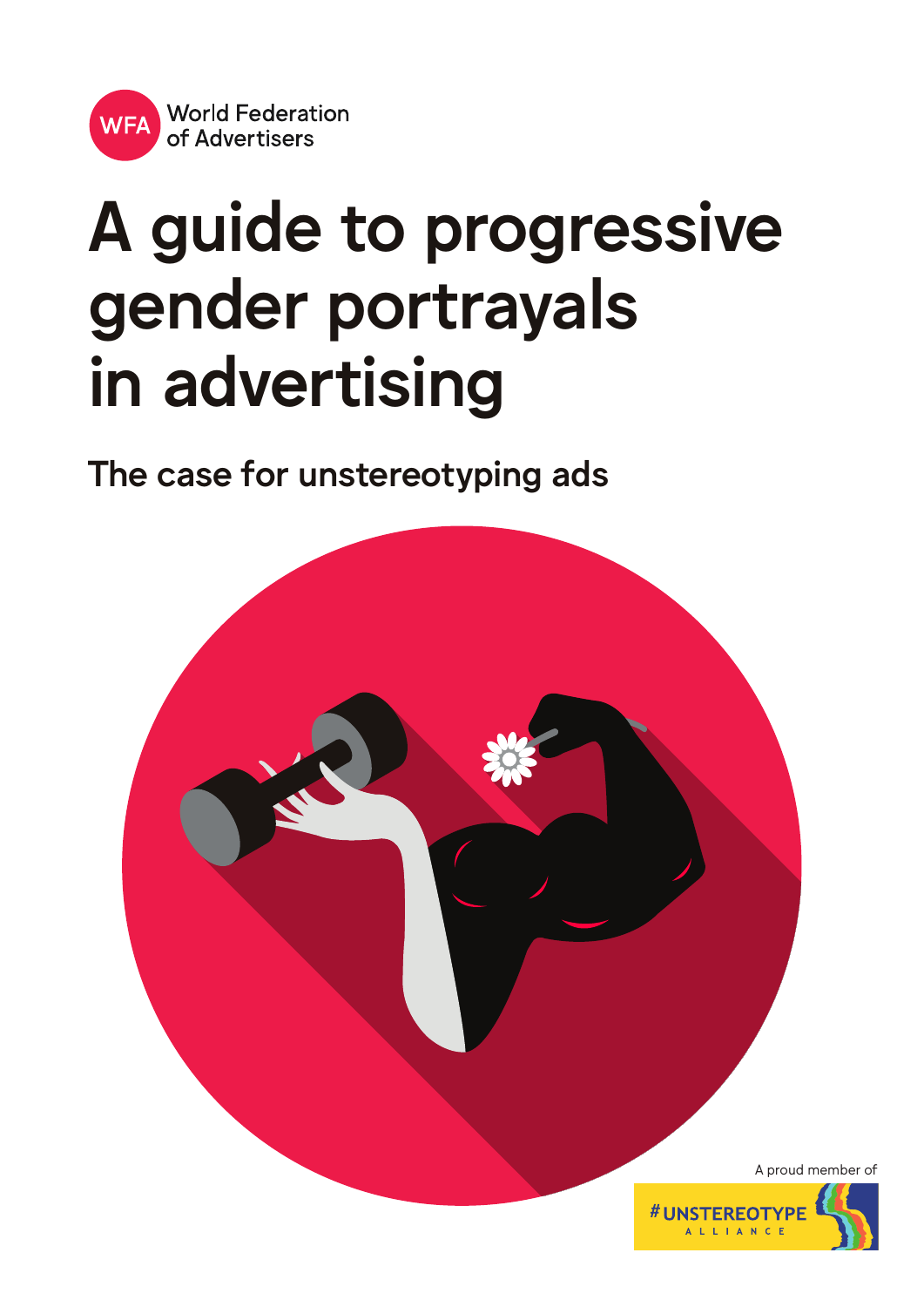## **Contents**

- **Introduction** 3
- **Background: gender bias and** 4 **representation in advertising**
	- **Why does this matter?** 6
- A social case for change
- Policy implications 8
- A business case for change 10
- **An industry on the move** 11
- **How to unstereotype ads** 12
- **Lessons from some leading brands** 14
	- **Contagious case studies** 16



"#LikeAGirl", Always (Procter & Gamble), 2014



Sources: 1 ANA, Alibaba, AT&T, Cannes Lions, Geena Davis Institute on Gender in Media, Diageo, Facebook, Google, IPA, Interpublic Sources: í ANA, Alibaba, AT&T, Cannes Lions, Geena Davis Institute on Gender in Media, Diageo, Facebook, Google, IPA, Interpublic<br>Group, J&J, Mars, Mattel, P&G, Publicis, The Female Quotient, Twitter, Unilever, WFA, WPP; <sup></sup> Group, J&J, Mars, Mattel, P&G, Publicis, The Female Quotient, Twitter, Unilever, WFA, WPP; 2 Visit unstereotypealliance.org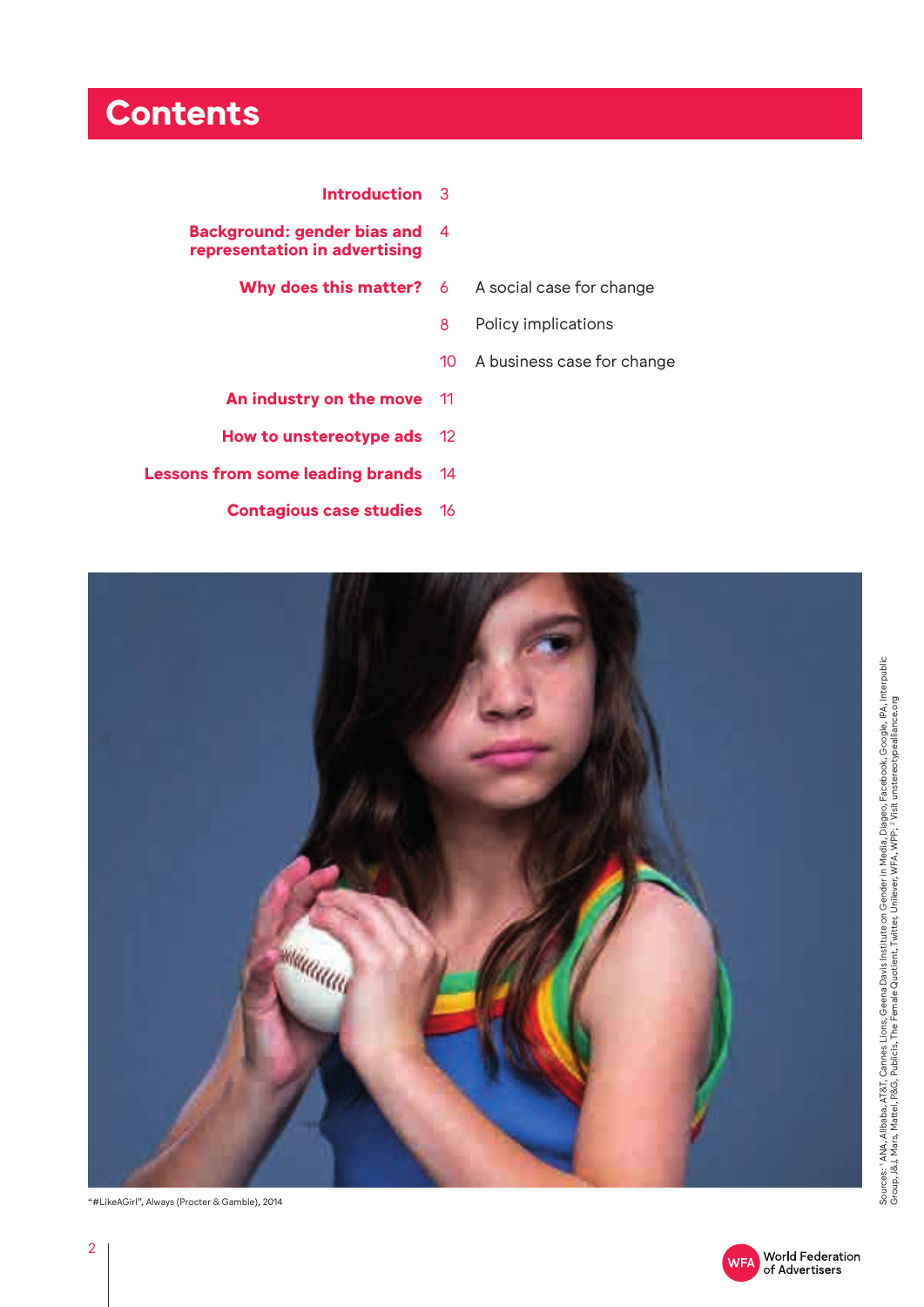### **Introduction**

At the Cannes Lions Festival 2017, UN Women and a number of leading voices in the marketing and advertising industry including WFA,1 founded the Unstereotype Alliance2 . The Alliance recognises that advertisers and creatives have the power to influence culture and society in a positive way through how people are portrayed in advertising and marketing. The initiative was born from the belief that we need a new, unprecedented agenda for the industry that breaks down outdated and harmful stereotypes about men and women and helps to create a world with unlimited possibilities. As part of WFA's commitment to the Alliance we have developed this short guide which we hope will build awareness for the movement among our corporate members around the world, our national advertiser associations in 60 countries on six continents and the tens of thousands of brands represented by them at local level.

"I wholeheartedly welcome WFA's efforts to help spread the message of the Unstereotype Alliance. We've started to see real progress but it doesn't yet go far enough or wide enough. Our job won't be done as long as ads still diminish or limit the role of women and men in society. I hope that this WFA guide can share knowledge and insights across global brand owners, and critically, to their 60 national advertiser associations so that they can see why this is no longer just a social imperative but a business one. This is exactly the kind of collective, crosssector collaboration that is needed and which I hope leads to sustained transformation across our industry." **- Keith Weed, Chief Marketing and Communications Officer, Unilever**

"We know that harmful stereotypes of both women and men have a deep impact on how we see and treat each other. Intentionally changing those images has huge potential to positively transform our culture and bring us closer to true, inclusive equality. UN Women applauds the work of WFA to bring this to life, redefining how the industry shows who people are, not just what they are. This change will help us to collectively realize the promise of the Sustainable Development Goals – to leave no one behind." **- Phumzile Mlambo-Ngcuka, United Nations Under-Secretary-General and Executive Director of UN Women**

This guide aims to illustrate how the advertising industry needs to move with the times in terms of gender portrayal in advertising. And it is not just "a nice to do". There are compelling social and policy-based reasons why the marketing industry needs to evolve. Critically, there is also a very compelling business case for why industry must act.

"We applaud the efforts of the WFA in helping to move forward the important goals of the Unstereotype Alliance. Taking on stereotypes in advertising is both an important and challenging effort that requires participation from many sectors including agencies, clients and trade groups. In order to make real change that will ultimately influence cultural norms and society's views, we need to commit resources and expertise to this key initiative. Like us, the WFA understands that the elimination of stereotypes in advertising is essential to successful and meaningful advertising and marketing." **- Michael Roth, Chairman and CEO, Interpublic**

This is only the beginning of a global movement. But some industry leaders have already made great progress in terms of addressing gender portrayals in their own marketing communications.

They have also comprehensively researched and developed a strong understanding of how 'unstereotyping' – the use of messages that don't confine either gender to a traditional or limited role but instead show them as progressive and modern, authentic and multidimensional – can have both a positive impact on both society and on the company bottom line. It is our ambition as WFA to help gather insights and share best practices across the broader marketing industry.

"Our industry needs to be brave enough to depict society in a realistic way rather than reinforce potentially harmful stereotypes. We're witnessing a broader movement; it's time for the marketing industry to play its part in promoting and reflecting diversity and equality in all its different facets and guises and at a global level." **- David Wheldon, CMO RBS and WFA President**

Of course, addressing gender stereotypes is only the first step. Going forward, it is our ambition to address other dimensions of identity too. Gender stereotypes do not exist in a vacuum but are rather often intertwined with others around race, ethnicity, sexual orientation, physical ability, class and education.

We welcome any comments you may have and will endeavour to incorporate your feedback into our next edition. In the meantime, I sincerely hope this inspires you to challenge yourselves and the status quo for the benefit of society, our industry and our businesses at large.

**Yours sincerely,** 

Style Cul

**Stephan Loerke WFA CEO**

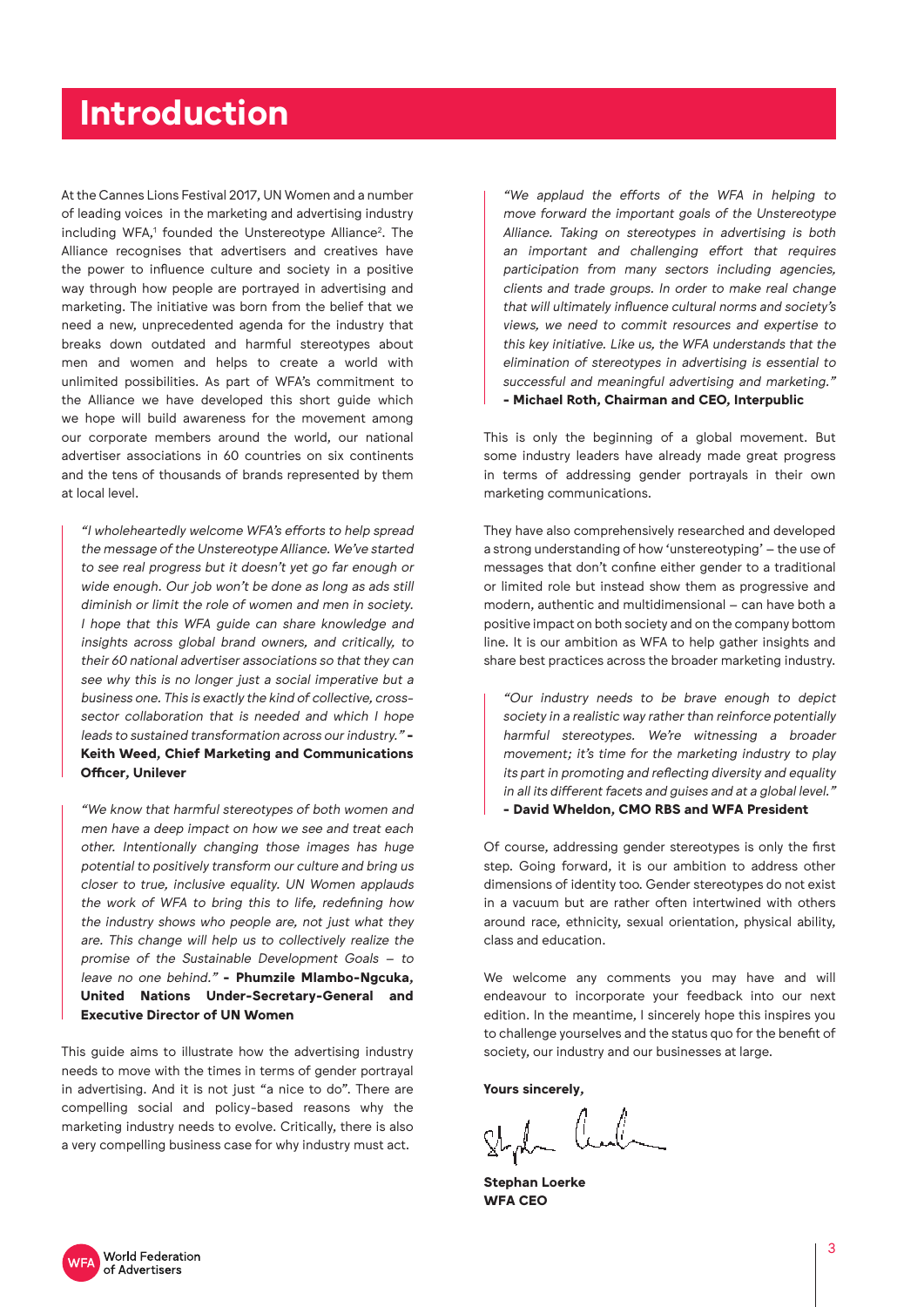## **Background: gender bias and representation in**

The issue of gender equality has never been more in the spotlight in so many countries around the world. Initiatives such as #metoo, #timesup and #balancetonporc are symptomatic of a movement towards greater gender equality.

According to the World Bank<sup>3</sup>, over the past two years 87 legal changes towards gender equality have been made in 65 countries worldwide. In January 2018, Iceland became the first country in the world to make companies prove they are not paying women less than men for the same work. The UK, Denmark and Finland are taking similar measures. In March 2016, the US launched a "U.S. Global Strategy to Empower Adolescent Girls." Today, there is an impending Equality Act<sup>4</sup>.

Real change is in the air. But is this a reflection of what's going on in the advertising industry?

The ad industry has in the past been afflicted by ageold stereotypes perpetuated by series such as Mad Men, where male dominance is rife and women assume the role of subordinates in the workplace - an image reinforced by many of the ads that came out of Madison Avenue in the 1960s.

Today many of us witness – with no small degree of incredulity – compilations of misogynist ads from the 1940s, 50s and 60s<sup>5</sup>.

But are we conscious that many of the ads our industry produces today still communicate and reinforce, often in more subtle ways, those very same messages?

On the whole, the advertising industry has struggled to portray both women and men proportionally and realistically. We are still seeing women and men depicted in outdated, unacceptable ways, even if gender stereotypes are now often presented in a more subtle manner.

It is very clearly time to shed any anachronistic perceptions and for the industry to take a leading role to ensure that advertising has a positive rather than negative impact in terms of representing and promoting gender equality in society.

Research<sup>6</sup> by the Geena Davis Institute on Gender in Media and J. Walter Thompson presented at the 2017 Cannes Lions found that 85% of women say film and advertising need to catch up with the real world.

The study, which is based on analysis of more than 2,000 English-language films from the Cannes Lions Archive from 2006 to 2016, with a focus on winning and shortlisted entries, also found no evidence of change between 2006 and 2017.

#### **There are twice as many male actors in ads as female actors**

- 25% of ads feature men only, while only 5% of ads feature women only;
- 18% of ads feature only male voices, while less than 3% of ads feature only female voices

Source: Gender Bias in Advertising. Research, Trends and New Visual Language



Women's March on 20 January, 2018 in San Francisco, California

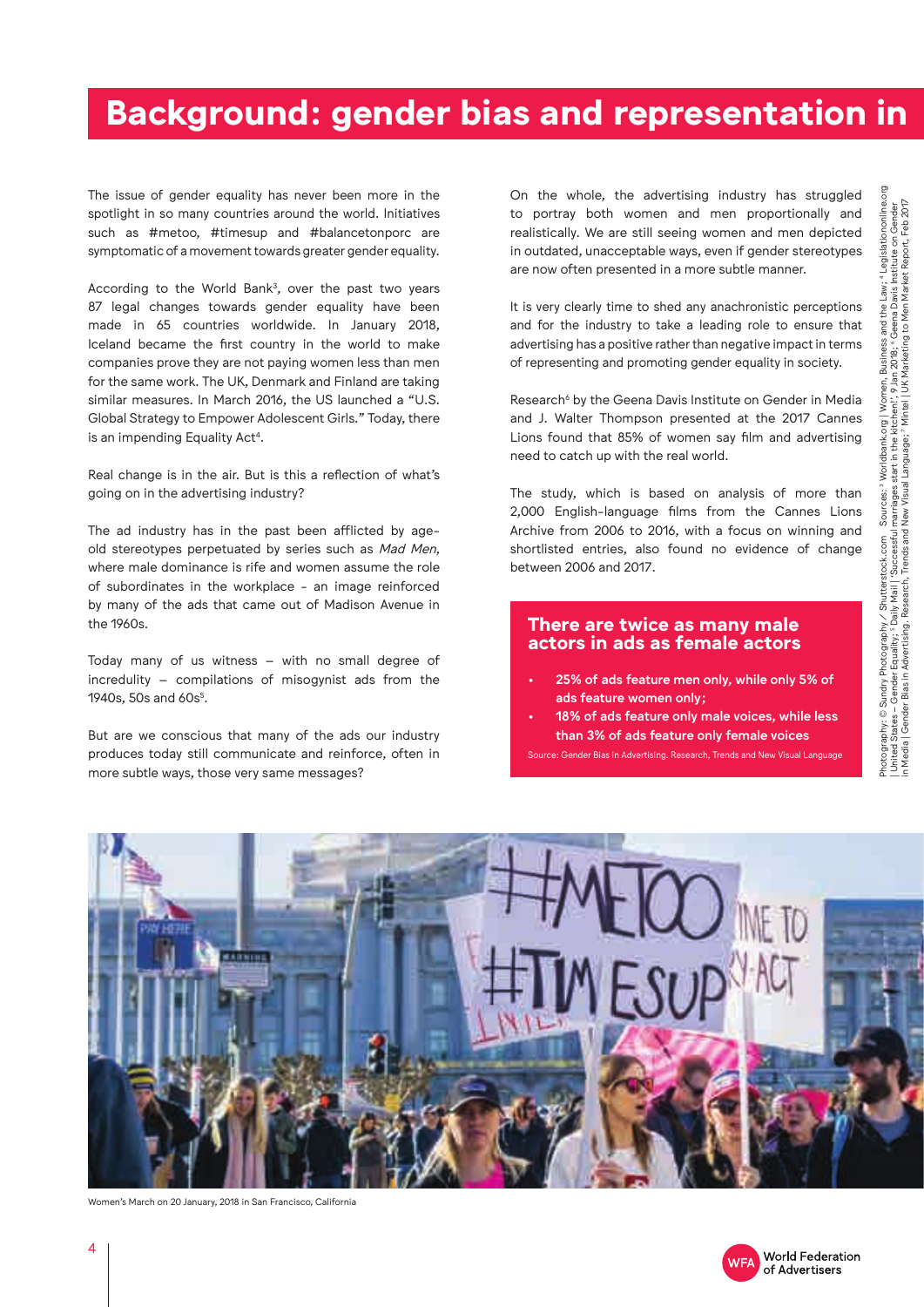### **advertising**

Further analysis demonstrated that women were still clearly second best in more subtle but important ways. In the field of humour, for example, men were almost twice as likely to be funny as women; women were more likely to be objectified with one in 10 female actors shown in sexually revealing clothing – six times the number of male actors – and when it comes to intelligence, men are 62% more likely to be shown as smart (e.g. portrayal of inherently intelligent characters, such as a doctor).

Other measures on age, location and work followed a similar pattern, underlining the ongoing pervasiveness of gender inequality in advertising.

Similar issues have also been highlighted by Unilever, with 40% of women not relating at all to the women they see in ads, according to a year-long audit of the advertising industry in 2015.

#### **Women don't identify with what they see in ads**

- 30% felt that advertising shows women as perceived by men;
- Just 3% of women were portrayed as aspirational or in leadership positions;
- Only 0.03% of women were portrayed as funny; and
- Only 1% of women were portrayed as heroes or problem solvers

Source: Unilever CMI research studies



While women are clearly the most impacted group when it comes to gender bias, it affects men too. Many men are also often uncomfortable with the way they are portrayed. A study by fashion brand Jacamo<sup>7</sup> found that 52% of UK men don't feel represented in ads.

Research by Unilever found that men were often limited to basic characteristics based on a stereotype of tough, rugged men who were highly heterosexual, homophobic and often aggressive.

#### **Attitudes towards objectification, sexualisation and body image in advertising in the UK**

#### **ATTRACTIVENESS**

Adults felt that adverts promoted a problematic message to society when they ridiculed those not considered to be stereotypically attractive. This was often conflated with a perceived lack of diversity in the types of people shown in adverts. Teen girls noted that whilst they were aware that images may be photo-shopped, the way that females looked in adverts could make people feel negatively about their own looks.

#### **THE SEARCH FOR THE PERFECT BODY**

UK adults felt that adverts often portrayed a perfect body or way to look. The more 'perfect' the body shown in an advert, the more participants felt that the advert could pressurise people to feel negatively about themselves, and want to change their own appearance.

#### **OBJECTIFICATION AND SEXUALISATION**

Adults generally felt more negatively towards adverts that were considered to objectify or sexualise. They also felt this approach was 'oldfashioned'. Whilst teen boys expressed some discomfort in discussing adverts showing men wearing few clothes in sexualised poses, teen girls were more overtly critical towards adverts that used nudity, feeling that this could create unrealistic expectations for how women behave and encourage young women to imitate this behaviour.

Source: UK Advertising Standards Authority (ASA) Depictions, Perceptions and Harm. A report on gender stereotypes in advertising, 2017

The truth is that gender bias still makes it to the screen, billboard and banner ad. The research underpins the need for initiatives such as the Unstereotype Alliance to transform the ads we still see in commercial breaks, in the street or while browsing the web.

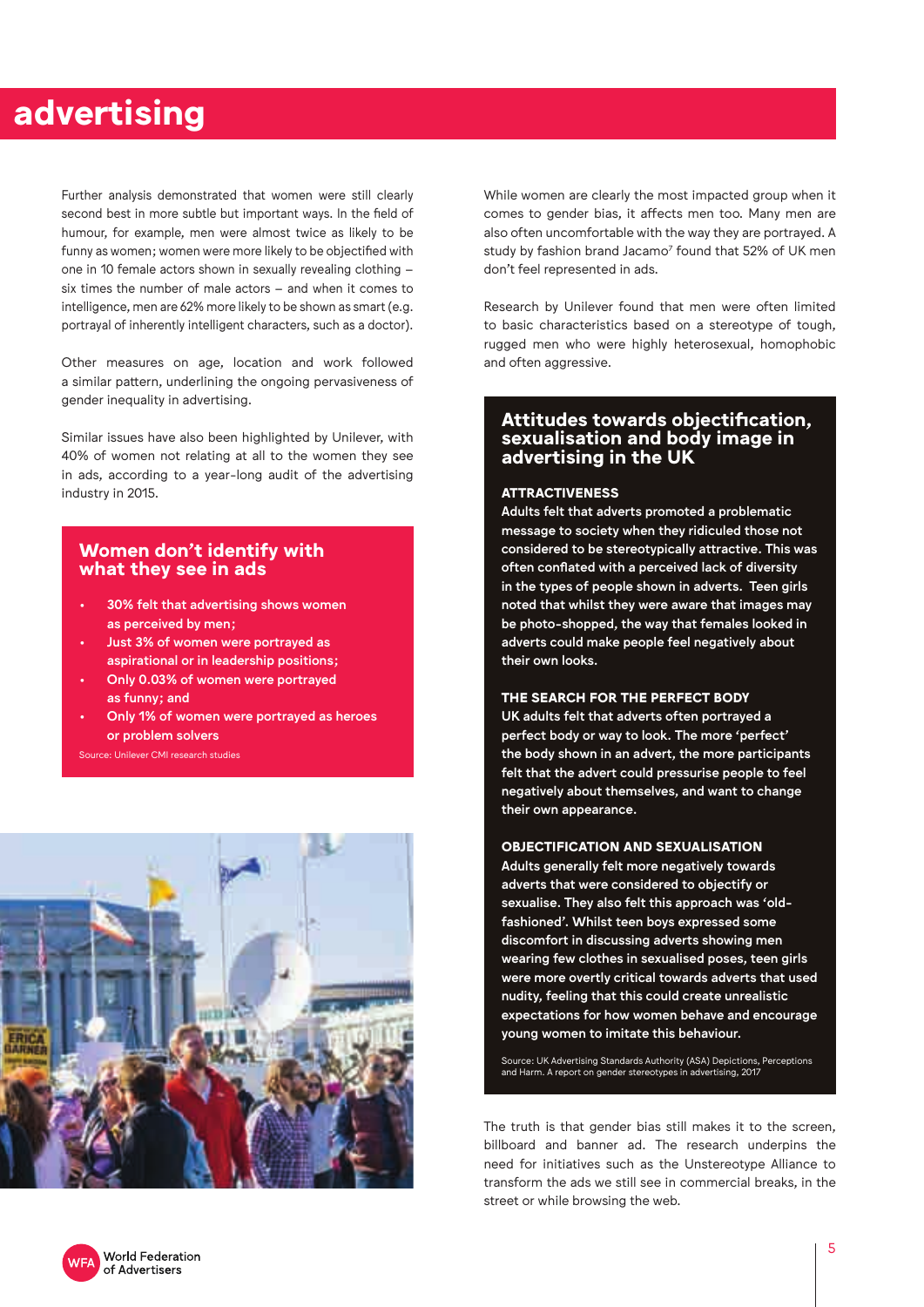## **Why does this matter?**

The failure of the advertising industry to always reflect society matters for multiple reasons and has important consequences.

As many companies and industry initiatives are now showing, getting it right can lead to a competitive business advantage.

Research by major FMCG companies has found that as many as three in four women consider themselves the primary shopper in their household and that two thirds of consumer spending is controlled by women. Advertising that undermines or offends its core demographic not only defies good sense but can also prove counterproductive.

Furthermore, getting it wrong can result in consumer backlash and reputation loss that can be hard to overcome.



#### $01 -$

### **A social case for change**

"Stereotypes reflect deep-rooted ideas of femininity and masculinity. Negative, diminished conceptions of women and girls are one of the greatest barriers for gender equality and we need to tackle and change those images wherever they appear. Advertising is a particularly powerful driver to change perceptions and impact social norms." **- Phumzile Mlambo-Ngcuka, Executive Director of UN Women and Under-Secretary-General of the United Nations**

In 2017, Science Magazine published a study $^8$  looking at the age at which girls begin to think that they are less intellectually brilliant than boys. The researchers looked at 400 children from a variety of backgrounds and concluded that this perception starts to take root at the age of six.

The US study told two stories to children between the ages of five and seven. One, they explained, was about a "really, really smart" person; the other, a "really, really nice" one. Afterwards, the children were asked which story was about a girl, and which was about a boy. At five, the boys were sure the "really, really smart" character was a boy, and the girls were certain it must be a girl. By six, however, the girls had changed their minds. Over time, they became about 20% less likely to say that the person could be female.

The Unstereotype Alliance Manifesto states that "stereotypes are everywhere, we can't escape them. It's that unconscious bias we place on things before we even know it, that is why they can be harmful." It's that unconscious bias that lies at the root of the problem and which is so important to try and address.

**A father and son are driving in a car and get into an accident. The father dies and the son is rushed into hospital. The surgeon sees the boy and says "I cannot operate, this is my son. Who's the surgeon?"**

**A significant percentage of respondents do not think that the surgeon might be the boy's mother on account of unconscious gender bias**

The potential damage caused by gender stereotyping not just by the advertising industry but by media as a whole and society at large has long been recognised.

An Eurobarometer poll9 (November 2017) suggests that women were more likely than men to think there is a problem with the way women are presented in the media and advertising (59% vs 48%), and to feel that this problem needs to be addressed (45% vs 33%). More than four in 10 men think there is no problem, compared to one third of women (44% vs 33%).



6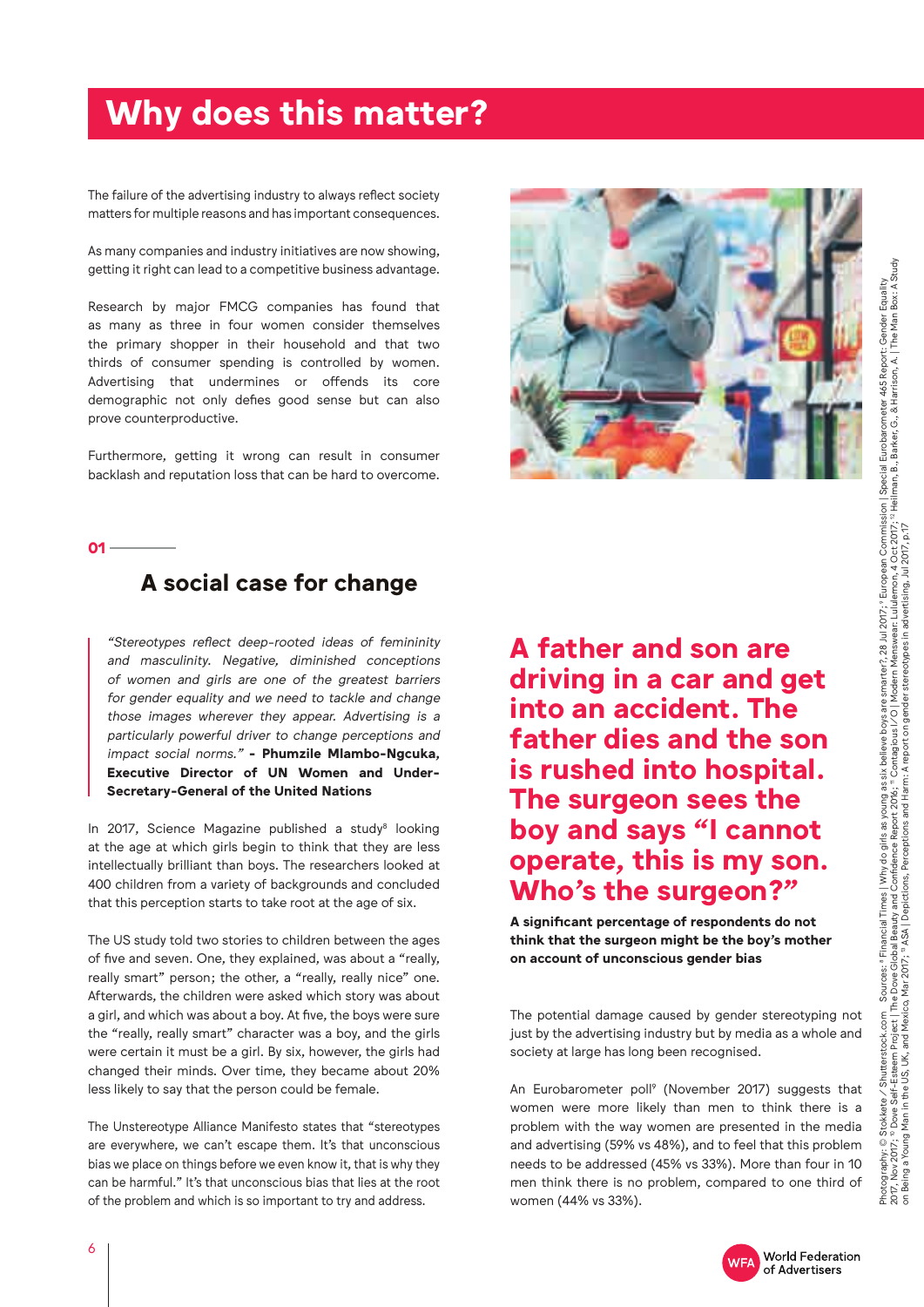Such findings are backed up by multiple other studies. Research for Dove highlights the pervasive impact that media portrayal can have on women. The Dove Global Beauty and Confidence Report 2016<sup>10</sup> found that when women don't feel good about the way they look, nine out of 10 women and eight out of 10 girls will opt out of important life activities such as engaging with friends and loved ones.

The same report found that eight in 10 women and girls feel under pressure to never make mistakes or show weakness, while seven out of 10 women and girls believe media and advertising set an unrealistic standard of beauty most women can't achieve.

Additionally, seven in 10 women and girls wish the media did a better job of portraying women of diverse physical attractiveness.

Evidence is also emerging about how perceptions of modern masculinity are changing.

Canadian yoga apparel brand Lululemon surveyed more than 2,000 Americans to discover their attitudes towards masculinity. The results showed 24% of respondents had changed their view of masculinity over the past five years, 44% said society was now more open and accepting with regards masculinity, and 35% said being mentally strong is one of the biggest pressures facing men today<sup>11</sup>.

Unilever's Man Box study<sup>12</sup>, which looked at men in the US, UK and Mexico found that social pressure was influencing their ability to talk about their issues, their self-image and their behaviour.

Between 2015 and 2016, around a third of complaints considered by the UK's Advertising Standards Authority about the depiction of gender concerned problematic depictions of men<sup>13</sup>.

As these examples show, gender identity is changing, however advertising has probably not changed enough.

| <b>Reported social</b> |  |
|------------------------|--|
| pressure to fit        |  |
| into the man box       |  |
| Percentage of          |  |
| respondents who agree  |  |
| or strongly agree that |  |
| "Society as a whole    |  |
| tells me that"         |  |

|                                                                                                               | <b>US</b> | <b>UK</b> | <b>Mexico</b> |
|---------------------------------------------------------------------------------------------------------------|-----------|-----------|---------------|
| Pillar 1: Self-Sufficiency                                                                                    |           |           |               |
| A man who talks a lot about his worries, fears, and problems shouldn't really get respect                     | 57%       | 50%       | 38%           |
| Men should figure out their personal problems on their own without asking others for help                     | 66%       | 55%       | 49%           |
| <b>Pillar 2: Acting Tough</b>                                                                                 |           |           |               |
| A guy who doesn't fight back when others push him around is weak                                              | 68%       | 60%       | 55%           |
| Guys should act strong even if they feel scared or nervous inside                                             | 75%       | 64%       | 59%           |
| <b>Pillar 3: Physical Attractiveness</b>                                                                      |           |           |               |
| It is very hard for a man to be successful if he does not look good                                           | 64%       | 58%       | 56%           |
| Women don't go for guys who fuss too much about their clothes, hair and skin                                  | 54%       | 46%       | 43%           |
| A guy who spends a lot of time on his looks isn't very manly                                                  | 55%       | 51%       | 49%           |
| Pillar 4: Rigid Masculine Gender Roles                                                                        |           |           |               |
| It is not good for a boy to be taught how to cook, sew, clean the house, and take care<br>of younger children | 52%       | 46%       | 40%           |
| A husband shouldn't have to do household chores                                                               | 46%       | 45%       | 41%           |
| Men should really be the ones to bring money home to provide for their families,<br>not women                 | 64%       | 56%       | 53%           |
| Pillar 5: Hetrosexuality and Homophobia                                                                       |           |           |               |
| A gay guy is not a "real man"                                                                                 | 55%       | 49%       | 48%           |
| Straight guys being friends with gay guys is totally fine and normal (positive statement)                     | 58%       | 66%       | 56%           |
| <b>Pillar 6: Hypersexuality</b>                                                                               |           |           |               |
| A "real man" should have as many sexual partners as he can                                                    | 60%       | 51%       | 42%           |
| A "real man" would never say no to sex                                                                        | 63%       | 55%       | 53%           |
| <b>Pillar 7: Aggression and Control</b>                                                                       |           |           |               |
| Men should use violence to get respect, if necessary                                                          | 51%       | 40%       | 36%           |
| A man should always have the final say about decisions in his relationship or marriage                        | 55%       | 46%       | 44%           |
| If a guy has a girlfriend or wife, he deserves to know where she is all the time                              | 56%       | 46%       | 44%           |

Sourced by WFA from The Man Box: A Study on Being a Young Man in the US, UK, and Mexico, March 2017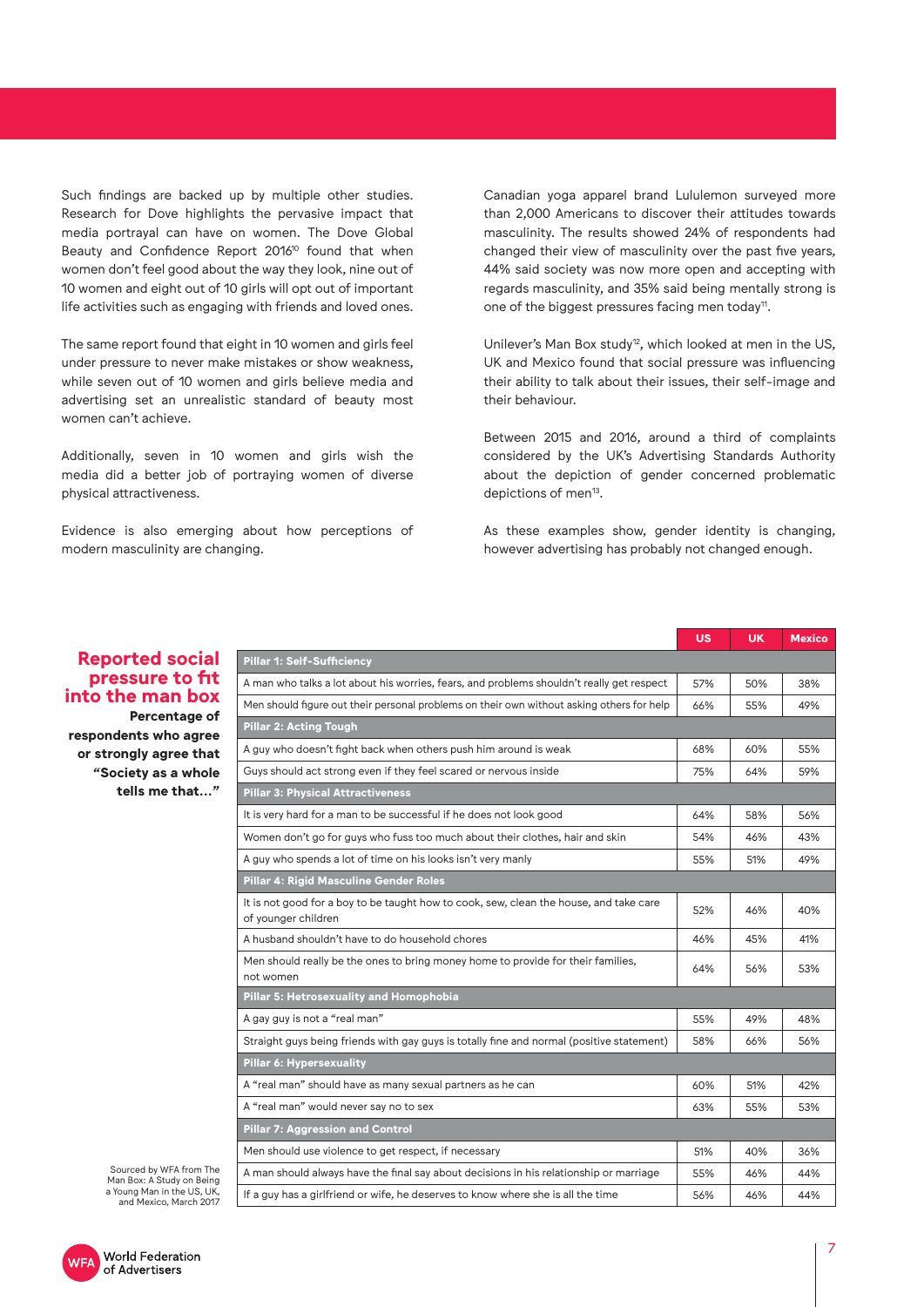## **Why does this matter?**

**02** 

### **Policy implications**

While a growing number of countries have legislated for equal pay, equal opportunity and against discrimination, harmful stereotypes across the media landscape, not just in advertising, make it harder to smash the cultural ceiling that is often placed on women.

Gender portrayal of women and men in advertising is something that has not been regulated until relatively recently. Many countries do have non-discriminatory provisions in place but the number of countries with more detailed guidance and rules remains relatively limited<sup>14</sup>.

The International Chamber of Commerce Code on Advertising and Marketing Communication Practice<sup>15</sup>, which, globally, forms the basis of local ad standards, stipulates that "marketing communications should respect human dignity and should not incite or condone any form of discrimination, including that based upon race, national origin, religion, gender, age, disability or sexual orientation".

Advertising standards bodies and industry self-regulatory organisations (SROs) are taking increasing action to ensure advertising respects healthy and progressive gender portrayal.

In Europe specifically, as early as 2008 the European Advertising Standards Alliance (EASA), a network of 27 SROs and 14 industry bodies committed to effective advertising standards in Europe and beyond, highlighted that the industry must ensure that women and men are portrayed responsibly in advertising.

In a 2009 paper, EASA identified a number of sensitive matters in areas which appeared to have been the most problematic and therefore require attention. These include stereotypes of role (e.g. suggesting that household tasks are a 'woman's work'), nudity and sexual innuendo (blatant or gratuitous use of nudity in contexts where it has little or no relevance to the product advertised), exploitation as sex objects, denigration (when one sex is portrayed as generally inferior to the other), language and the use of specific features, such as humour.

A failure by industry to properly address the issues can lead to statutory regulations. Cities such as London have taken action to ban sexist advertising and are regulating outdoor much more closely. Paris recently took action<sup>16</sup> after public outrage at Yves Saint Laurent ads that portrayed women in an apparently misogynist and humiliating way.

Other cities are also looking at similar steps, especially in Europe, following an initiative by the European Parliament calling for cities to sign a "charter of commitment against sexist advertising"<sup>17</sup>.

| <b>REGULATION</b>                                                         |                                          | <b>SELF-REGULATION</b>                                                                                                                                   |                                                                                           | <b>GUIDANCE</b>                                                        |                                                            |  |
|---------------------------------------------------------------------------|------------------------------------------|----------------------------------------------------------------------------------------------------------------------------------------------------------|-------------------------------------------------------------------------------------------|------------------------------------------------------------------------|------------------------------------------------------------|--|
| No gender<br>discrimination<br>in ads                                     | Portrayal of<br>gender in<br>advertising | <b>ICC code in full</b><br>or as basis<br>$\angle$ or similar                                                                                            | Specific rules re.<br>gender<br>stereotypes                                               | Gender<br>stereotypes                                                  | <b>NO RULES</b>                                            |  |
| Belgium<br>France<br>Finland<br>Greece<br>Hungary<br>Ireland<br><b>UK</b> | Norway<br>Spain                          | Austrailia<br>Bulgaria<br>Finland<br>France<br>Greece<br>Ireland<br>Lituania<br>Luxembourg<br>Portugal<br>Romania<br>Slovakia<br>Slovenia<br>Spain<br>UK | Finland<br>Ireland<br>Germany<br>India<br>Italy<br>Austria<br>South Africa<br>New Zealand | Belgium<br>France<br><b>Bulgaria</b><br>Canada<br>Sweden<br><b>USA</b> | Cyprus,<br>The Czech Republic<br>The Netherlands<br>Turkey |  |

Sourced by WFA from ASA's Depictions, Perceptions and Harm: A report on gender stereotypes in advertising, July 2017

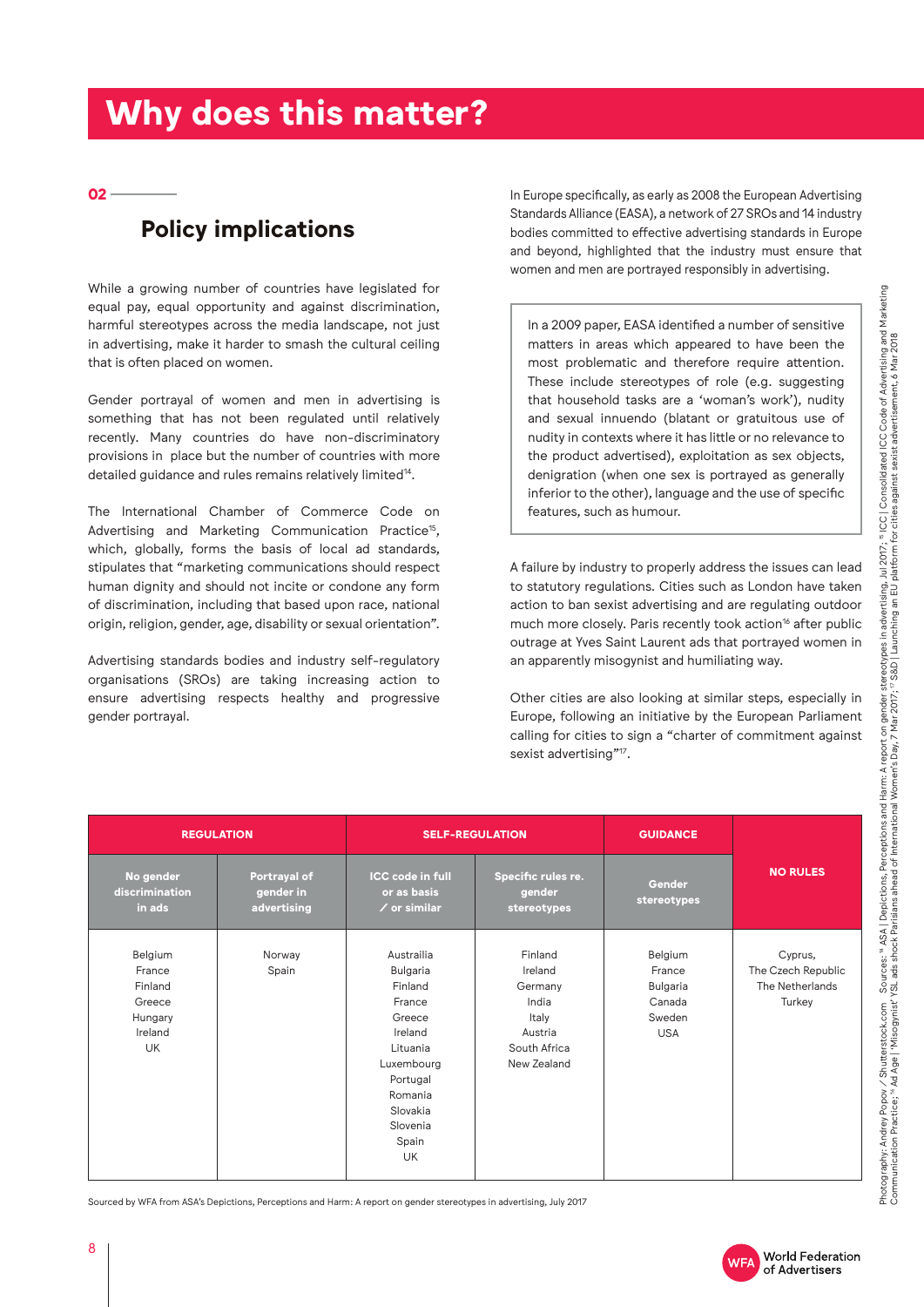The EU has published six reports<sup>18</sup> in the last 10 years calling for action to combat sexist representations of people in media and advertising. The latest<sup>19</sup>, from March 2018, calls for action for more equal advertising, but also acknowledges that "advertising can be an effective tool in challenging stereotypes".

In Australia, the advertising standards code of conduct was updated<sup>20</sup> in order to strengthen the rules on sexual appeal, prohibiting advertisements which could be seen to be exploitative or degrading.

In France, the advertising industry standards body (Autorité de Régulation Professionelle de la Publicité – ARPP) developed a code to prevent any depiction or representation of men or women which do not respect "the dignity of the human person".

But there is pressure to go further and a November 2017 report by the French broadcast watchdog (Conseil Superieur de l'Audiovisuel – CSA), confirmed that too many stereotypes were still prevalent in ads. 82% of so-called experts in ads were males while women were still typically being sexualised<sup>21</sup>. This is why together with the CSA, the whole ad industry signed a charter in March by which they commit to take further actions to tackle stereotyped and sexist ads<sup>22</sup>.

Like many other self-regulatory organisations, the Swedes apply the general ICC rule against gender discrimination and include additional criteria about objectification and denigration. The local SRO organizes training for marketers on how to interpret the code twice a year and they claim to have witnessed a major evolution in how people are portrayed in ads. A lot of pressure remains however in a country which is extremely sensitive to gender stereotypes and where 50% of all complaints to the SRO are still about gender.

Political pressure is high – and increasingly so since regulators are starting to understand the economic gains that come from a society and an economy that is truly gender neutral are huge.

According to McKinsey<sup>23</sup>, if women played identical roles to men in the labour force – employed at the same rate, for the same number of hours, in the same industry sectors – it would add up to US\$28 trillion, or 26%, to global GDP by 2025. This impact would be roughly equivalent to the size of the combined Chinese and US economies today!

However, regulating gender portrayal is tricky. Identifying a stereotype is a subjective exercise so developing detailed statutory rules can be hard to implement and enforce.

#### **UK definitions of sexism**

In the UK, the Committee for Advertising Practice (CAP) is currently trying to develop more specific rules and guidance about what needs to be done to avoid sexist ads. In the future, ads that deploy the following scenarios or similar might be found to be in breach of the codes:

- An ad which depicts family members creating a mess while a woman has sole responsibility for cleaning it up.
- An ad that suggests an activity is inappropriate for a girl because it is stereotypically associated with boys or vice versa.
- An ad that features a man trying and failing to undertake simple parental or household tasks.

Source: Advertising Standards Authority, Depictions, Perceptions and Harm. A report on gender stereotypes in advertising, 2017



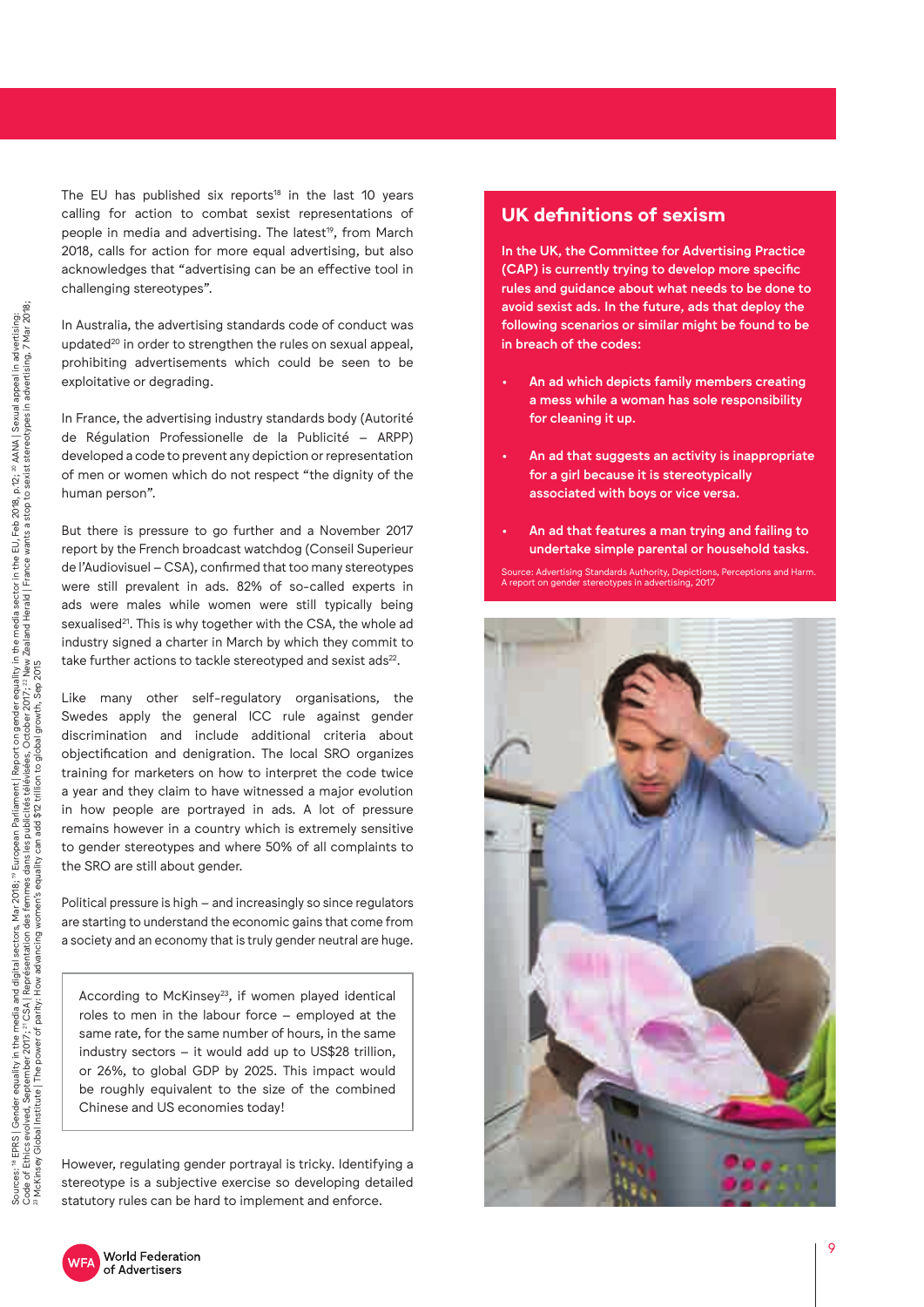## **Why does this matter?**

**03** 

## **A business case for change Brands under fire**

Communication is the true outward expression of a company, its beliefs and its culture. Gender-neutral or gender-equal companies and brands are likely to benefit hugely from expressing progressive attitudes in their advertising.

Firstly, because when it comes to women, they make a huge number of purchase decisions, particularly when it comes to fast-moving consumer goods. According to Mars<sup>24</sup>, not only are 70% of all brand purchasing decisions made by women but 75% of women identify themselves as the primary shopper for their household. Moreover, the World Economic Forum has identified<sup>25</sup> that 64% of all consumer spending is controlled by women.

Secondly, and more broadly, consumers are increasingly looking to companies to make a positive difference in society. Delivering a progressive, gender-neutral message is one clear way of meeting that demand.

At Unilever, they have seen a 25% more branded impact and engagement with their unstereotypical and progressive ads. This is not only a moral imperative, it's a business priority.

Research by the US-based ANA in the framework of their #SeeHer initiative found that brands that deliver progressive ads have been shown to be associated with a higher purchase intent of more than 25% for all consumers and 45% for women only<sup>26</sup>.

Finally, the offshoot of getting it wrong can be detrimental to brand reputation. In an ultra-connected world where consumers voice their opinions on brands around the clock on social media, a poorly-thought through, 'tone deaf' campaign can have a negative long-term impact on a brand's reputation.

- Controversial US retailer American Apparel has not only regularly broken advertising rules for using exploitative images of young women, but has also come under fire after asking its employees to wear t-shirts and button pins which read 'ask me to take it all off' during the store's Black Friday sales. In 2017, the brand announced that it is shutting down all US stores.
- Protein World's controversial "beach body ready" campaign - the weight-loss ads featuring a bikini-clad model sparked a huge backlash over alleged "body shaming" including a protest in London's Hyde Park and a petition on Change. org that attracted more than 70,000 signatures.
- An Yves Saint Laurent campaign came under fire during Paris Fashion Week for promoting "porno chic," with ads that show an underweight model in fishnet tights opening her legs for the camera.
- In the UK, Gap Kids sparked fury after an advert referred to boys as 'scholars' and girls as 'social butterflies'.
- Bic was forced to apologise and quickly remove its #HappyWomensDay ad on Facebook in South Africa in 2015, after the tagline 'act like a lady, think like a man' caused social media outcry over its sexist undertones.
- In Singapore, Burger King ran a suggestive ad for something called the Super Seven Incher. The copy: "Fill your desire for something long, juicy and flame-grilled" and the suggestive image received significant negative press.

## **70% of all brand purchasing**<br>**70% decisions are made by decisions are made by women**

**75% of women identify themselves as the**<br>**75% of primary shopper for their household primary shopper for their household**

**64%** of all consumer spending<br>**64%** is controlled by women **is controlled by women**

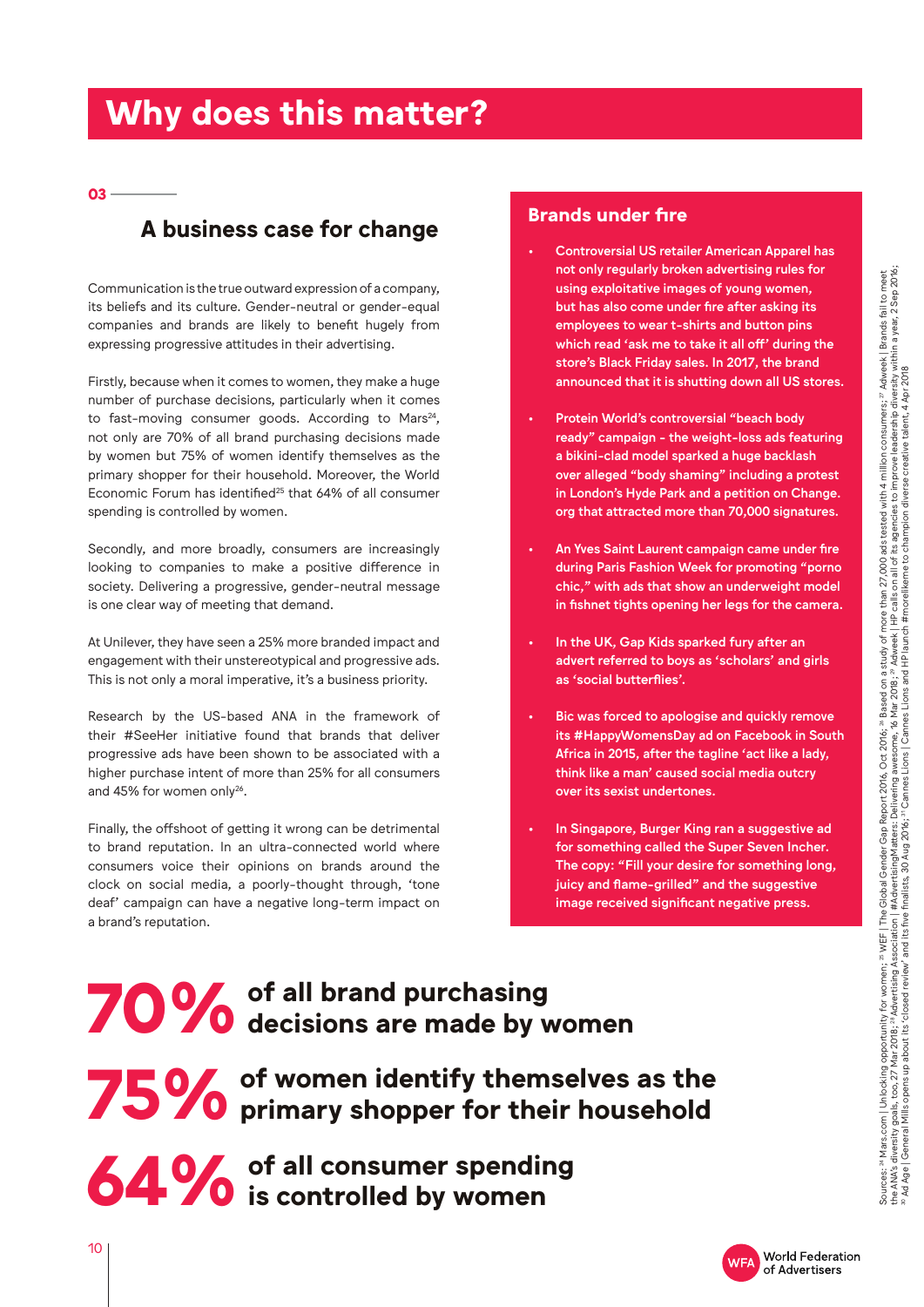### **An industry on the move**

The marketing industry is not standing still and a number of industry-wide initiatives are already under way.

A key element of the Unstereotype Alliance is that its members – which include leaders across business, technology and the creative industries – commit to developing progressive brand content in line with a set of principles that all participating organisations pledge to respect.



These principles include depicting people as empowered actors, refraining from objectifying people and portraying progressive and multi-dimensional, rather than vacuous, personalities.

The second element is that signatories pledge to create a workplace and business culture within the advertising industry where women are better represented and more involved in the creative process. Both objectives will be regularly monitored and progress will be reported on publicly.

In the US, the Association of National Advertisersled #SeeHer has worked to demonstrate that gender representation is actively impacting ad effectiveness and business results.

Launched as an industry response to the White House's concerns about the under-representation of women in the fields of science, technology, engineering and medicine, the ambition is to see a 20% increase in the "accurate portrayal of all girls and women" in media by 2020<sup>27</sup>.

The initiative builds on a potent, new, data-driven methodology, called the Gender Equality Measure (GEM), to identify and eliminate gender bias, which can be applied at all testing stages.

Taking a different approach and building on the global #MeToo and #TimesUp movements, the UK Advertising Association's #timeTo aims to take positive steps to stamp out sexual harassment in the industry<sup>28</sup>. #timeTo will produce a best-practice Code of Behaviour for all companies to implement.

In parallel, many brands are realizing the business opportunity for companies that can demonstrate a real commitment to equality.

General Mills and HP<sup>29</sup> have both demanded greater diversity on their agency teams as a condition of winning business, with General Mills even going a step further<sup>30</sup> and stipulating that the competing agencies must be staffed with at least 50% women and 20% people of colour within their creative departments.

Cannes Lions and HP have launched a pilot mentoring programme aimed at building and strengthening diversity among creative talent in the advertising industry $31$ . Called #MoreLikeMe, the initiative builds on HP's marketing diversity scorecard, which exists to support its roster of agencies to increase the number of women and people from ethnic minorities in creative and strategic roles.

This builds on previous initiatives at the Festival of Creativity, including the introduction of the Glass Lion: The Lion for Change, which has given an additional platform for those brands that get it right when addressing gender inequality or prejudice. The winner in 2017 was State Street Global Advisors Fearless Girl statue in New York.

A new category of campaigns has now emerged; on the female side these are referred to as 'brand feminism' or 'femvertising' – brands that sell empowerment to women – and on the male side the desire to develop campaigns that redefine modern masculinity as something in its own right rather than in opposition to female stereotypes.

A good example of this has been the new Axe/Lynx campaign Find Your Magic, which moves the brand away from decades of objectification. It urges men to ditch macho stereotypes and embrace a more enlightened version of masculinity instead. Axe has always been about attraction, and they haven't moved away from that. But they wanted to portray the genuine, relevant, modern world of attraction – the true magic that happens between two equals.

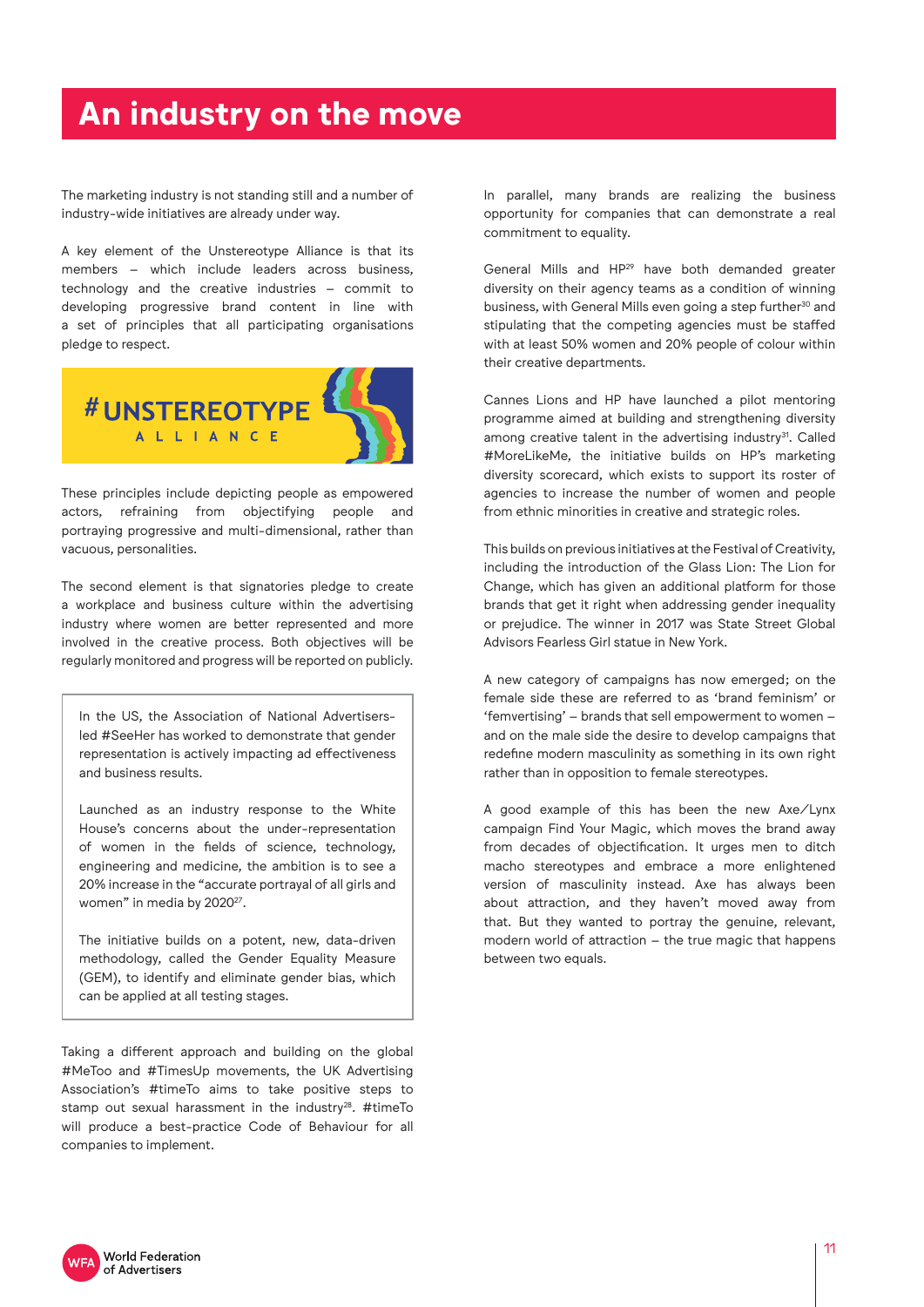### **How to Unstereotype ads**

There are a number of steps that marketers can take to improve the way they and their brands address the issue of gender. In order to get the advertisements right, these steps need to take into account both the creative but also the right processes that lead to better unstereotyped ads.

#### **Encourage diversity in your teams**

**11** Stereotypes are often not just the product of lazy<br>thinking but also cultural conditioning. By having<br>diverse teams – both internally and externally – working on Stereotypes are often not just the product of lazy thinking but also cultural conditioning. By having creative and brand issues sterotypes are more likely to be challenged during the development process and hopefully unconscious bias reduced. The end result should be a more powerful message based on a deep insight that resonates more effectively with the target audience.

HP's demand for a more diverse team to work on its account is an important step in the right direction. Ultimately the team that works on a brand should reflect the user and target base as they will be better positioned to spot opportunities and sensitivities.

**ASK YOURSELF** Does my internal team and partner team at my agencies reflect my target audience?

**22 Irack performance**<br>
Marketing is often about incremental gains and<br>
while everyone wants to see rapid progress across<br>
the board, consistent small steps from across the brand Marketing is often about incremental gains and while everyone wants to see rapid progress across landscape will ensure we at least move in the right direction. #SeeHer's GEM approach or Geena Davis's research team both allow brands to use data to track gender approach as part of the pre-testing process. This allows brands to eliminate or improve elements that are likely to be damaging to their reputation before they are seen by the public.

#### **ASK YOURSELF** How am I able to track

improvements in gender approach? Speak to your research partners to identify clear metrics that can be monitored. What is the representation of women versus men in our ads? Are we testing our ads with an equal number of men and women, etc.?

#### **Brands getting it right**



"Find Your Magic", Axe (Unilever), 2016



"6 Pack Band", Red Label (Hindustan Unilever), 2016



"Role Models", Barbie (Mattel), 2018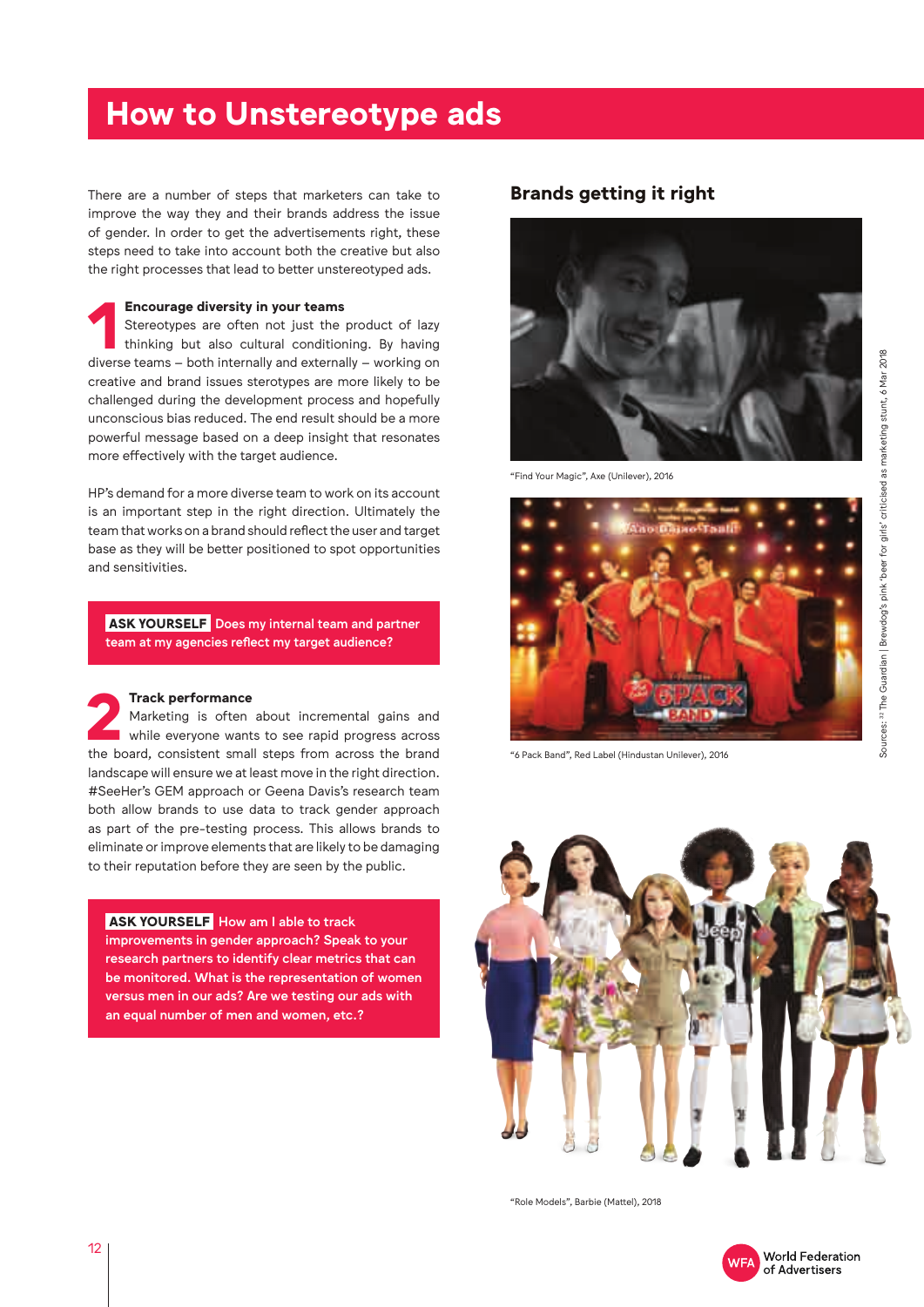

Gaëlle Enganamouit for "Made of Black", Guinness Cameroon (Diageo), 2017



**3 Find your purpose**<br>
The process by which brands can develop an authentic<br>
purpose, that's to say trying to uncover the underlying<br>
truth or thing that your brand stands for involves challenging The process by which brands can develop an authentic purpose, that's to say trying to uncover the underlying many of the same issues and thoughts that can lead to damaging gender messages. Think Always #likeagirl, Dove's Campaign for Real Beauty or GoldieBlox's empowering girls to problem solving. By working through the strategic process to identify where your brand can make a real difference to its supply chain, consumers or workers, you will be able to identify the structural challenges that stop your brand embracing and celebrating diversity.

 **ASK YOURSELF** What does my brand stand for that benefits both men and women?

**4 Think long-term**<br>We live in a cynical age and as Brewdog recently<br>discovered with its 'pink beer for girls' in the UK<sup>32</sup>,<br>simply launching a campaign that has its heart in the right We live in a cynical age and as Brewdog recently discovered with its 'pink beer for girls' in the UK<sup>32</sup>, place is not enough. Campaigners and consumers want to see real commitment that goes beyond a single message or a particular day. If you are clearly investing time and money in doing the right thing and can point to clear improvements you are more likely to avoid the hubris that can come with any mistakes. That's what will differentiate a progressive brand from a brand with a progressive one-off campaign.

 **ASK YOURSELF** Where do we want to be in the next three years on gender diversity and proper representation and build an action plan for improvement.

**5 Go beyond marketing**<br>
Ultimately taking action on gender requires company-<br>
wide change not just small tweaks to the process.<br>
Getting this right means establishing a culture that is gender Ultimately taking action on gender requires companywide change not just small tweaks to the process. aware both for people internally and for external messaging. It's no good having great marketing if your company is being castigated for failure to act on equal pay or poor professional development. And even if you're doing great on gendersensitive marketing, your efforts will be undermined if you ignore the other aspects of diversity (e.g. race, national origin, religion, age, disability or sexual orientation). Increasingly these measures should run right through the whole value chain so you will also need to tackle suppliers too.

**ASK YOURSELF** How can I promote more positive, diverse portrayals of men and women internally and among suppliers?

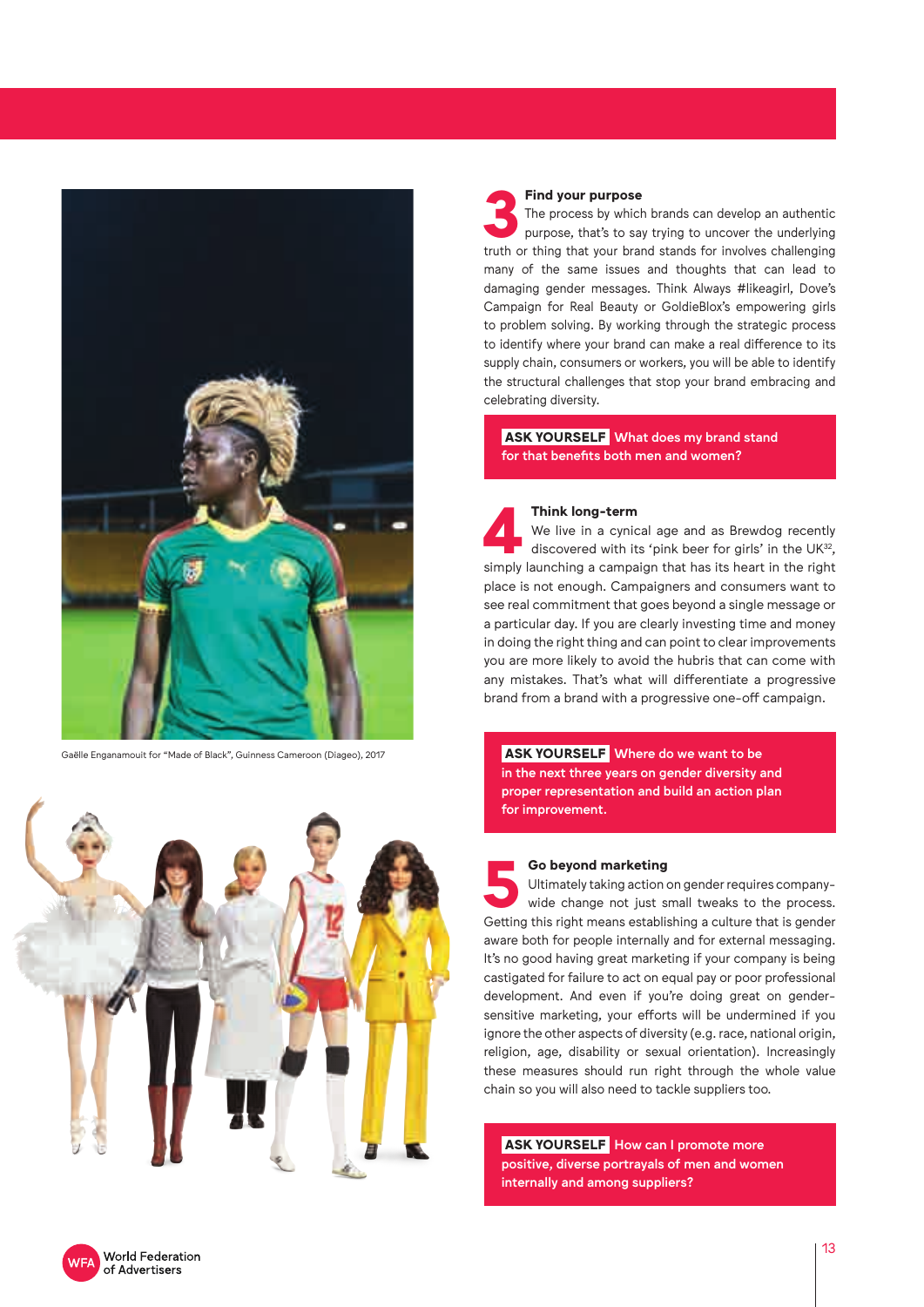### **Lessons from some leading brands**



### **J&J: Getting the whole company onside**

**Sylvia Lin, Marketing Director, Global Beauty Franchise Organization**

"Johnson & Johnson Consumer has been implementing GEM scores into our advertising testing over the last nine months and we've learned that the main drivers of positive gender portrayal are very similar to the positive drivers of any good creative content: relevance and authenticity. That said, context is everything. Gender stereotyping codes are very culturally-driven so as a Consumer company with brands sold in over 140 countries, we have to be extra vigilant about local executions of global marketing campaigns.

Our Global Strategic Insights and Analytics team is training all of our regional partners around the world on GEM scoring, and in 2018 we will start reporting out the results internally every quarter. The plan is to extend GEM training to our marketing counterparts and agency partners. It's crucial to ensure that all colleagues are attuned to the issue of gender stereotypes, especially those who are funding, testing or creating communications.

We have also developed resources on combatting Unconscious Bias in the workplace with a renowned Harvard professor. You can't fight stereotypes in advertising without addressing the reality that the same issue exists within other spheres, including our own offices - and raising employee awareness is an important first step. In addition to conducting in-person training sessions for our people managers since 2016, this year we also rolled out online Unconscious Bias modules for all our employees around the world.

These two initiatives fit alongside others that ladder up to the same greater goal: ensuring that our consumers and our employees feel heard when they speak up, and see their true, best selves represented in everything we do."

"We are strongest as an industry when we come together, as the Unstereotype Alliance demonstrates. This great work by WFA is an invaluable resource for all of us: from the junior marketer who wants to support the cause but isn't sure how to get started, to the C-suite leader who has already given the green light to empowering ad campaigns and is ready to push the envelope even further. We're in the middle of a cultural moment when real change is possible – and these guidelines from the WFA offer a clear roadmap of the intentional, inclusive actions that need to be taken if we truly want to make gender stereotypes in advertising a thing of the past." **- Alison Lewis, CMO, Johnson & Johnson Consumer** 



### **UNILEVER: Part of our purpose**

**Aline Santos, EVP Global Marketing and Head of Diversity and Inclusion**

"Unstereotype is part of our business strategy, our vision and our purpose: it's not an ad hoc project or a few campaigns, it's rather a systemic approach deployed throughout the whole organization and integrated by all brands, marketing teams as well as agency partners.

It's both the right thing to do and good for business so it has huge buy-in from teams worldwide. All this has led to major concrete positive change - we've measured an uptick of 24% in terms of progressive ads between 2016 and 2017.

Our plans to advance portrayals of gender in ads address three key areas; role, personality and appearance. Roles should more broadly represent aspirations and wider achievements beyond product-related responsibilities. Personalities depicted should shift to become more authentic and threedimensional. Appearance should be presented as enjoyable and non-critical, creating a positive and creative interest in being whoever you want to be.

This is why 100% of our pre-tested ads are assessed through the prism of Unstereotype – the role, appearance and personality of people in our communications. We have seen 25% more branded impact and engagement with our progressive ads.

We are also not only approaching this from a pure gender perspective, but also the intersectionality of gender stereotypes with others stereotypes around race, ethnicity, sexual orientation, age and religion.

We are on a journey to create a major shift in portrayals of people across our 400+ brands in all markets where we operate. There is no one-size-fits all. We recognise the diversity of male and female identity by market based on social and cultural influences and for our brands to continue to be relevant, we need to portray this in our communications. Though the creative output itself may differ from market to market, our approach is designed to work on a global scale. Our brands and advertising always have to reflect the needs and cultural differences of local consumers, and this is no different. The framework we've set out for our brands stimulates progress and is flexible enough to reflect the lives of local consumers."

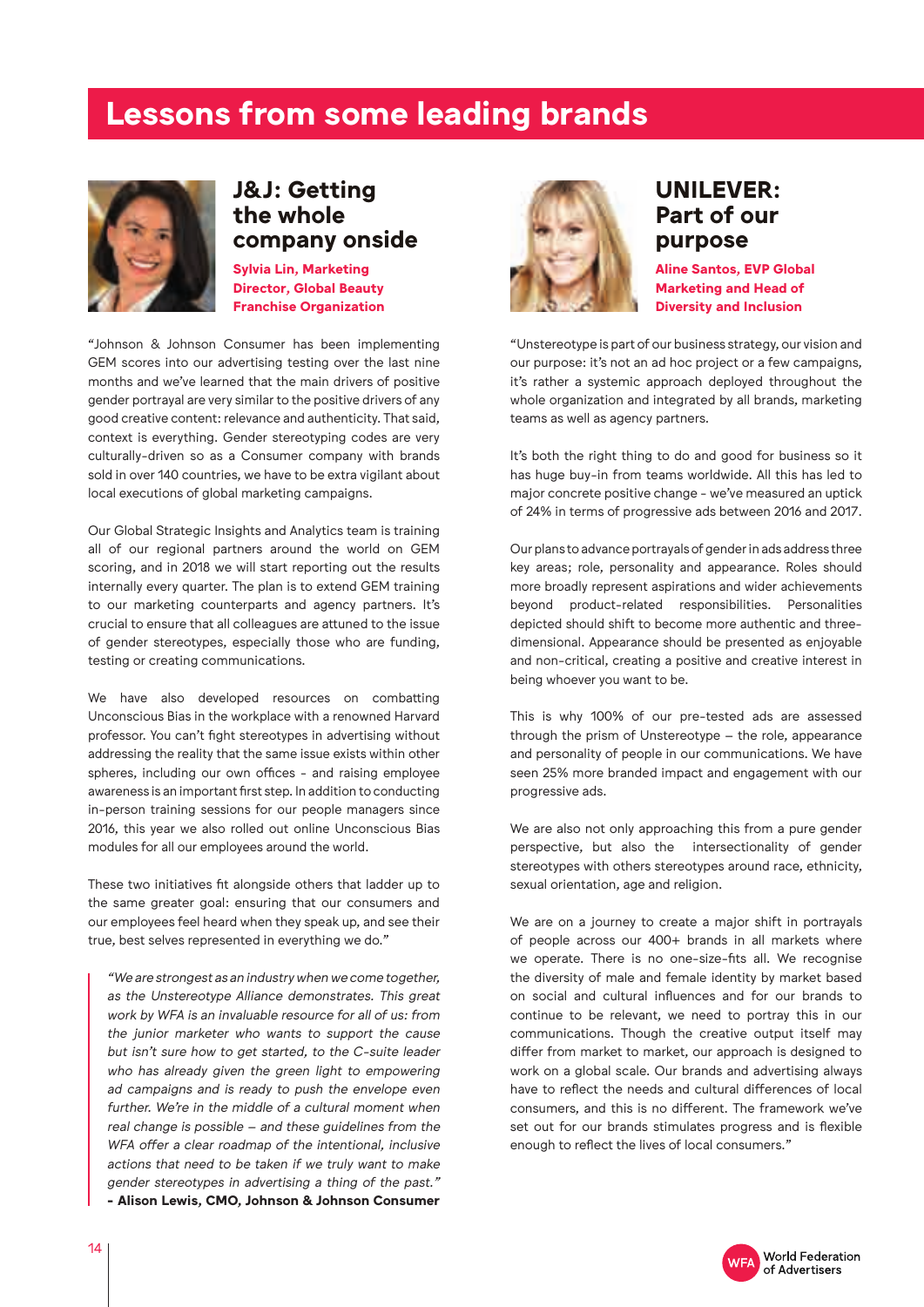

### **DIAGEO: Much more than marketing**

**Grainne Wafer, Global Brand Director, Baileys** 

Addressing gender stereotypes in advertising is just one part of the Diageo business strategy which is based, among other things on addressing gender equality and diversity in our workplace and in society. Fifty percent of our board, 40% of our executive team and 40% of the senior marketing community are women. As advertisers, we have the power to normalise gender and diversity through who we choose to show in our work, and how we choose to produce them.

There is a strong belief that this is genuinely good for business. In practice, this leads to natural engagement by employees, including marketers. The advertising industry broadly needs more female representation and that's why Diageo supports the Free the Bid initiative guaranteeing

women directors an equal opportunity to bid on commercial jobs in the advertising world.

We need to make the unconscious bias conscious; raising awareness internally about the need to identify and avoid unconscious gender bias is crucial to making a substantive difference. It's not easy and not always consensual, but it's very important to take a step back, and have the debate to help us reflect and understand our own unconscious bias. After a thorough semiotic analysis of all our ads, a dedicated training programme has been put in place in order help the 1200 marketers in Diageo understand and address the issue of unconscious bias as we create work.

We also need to measure our progress and now include measures to pre-test for progressive gender portrayal in our consumer research for advertising development. Three campaigns have already been tracked in this way. This allows us to track over time how we are improving, but also enables us to look at the interconnectivity between progressive gender portrayal and the overall strength performance of the work which will be captured in an annual audit internally to inform further learning."



Tabitha Wambui for "Made of Black", Guinness Cameroon (Diageo), 2017

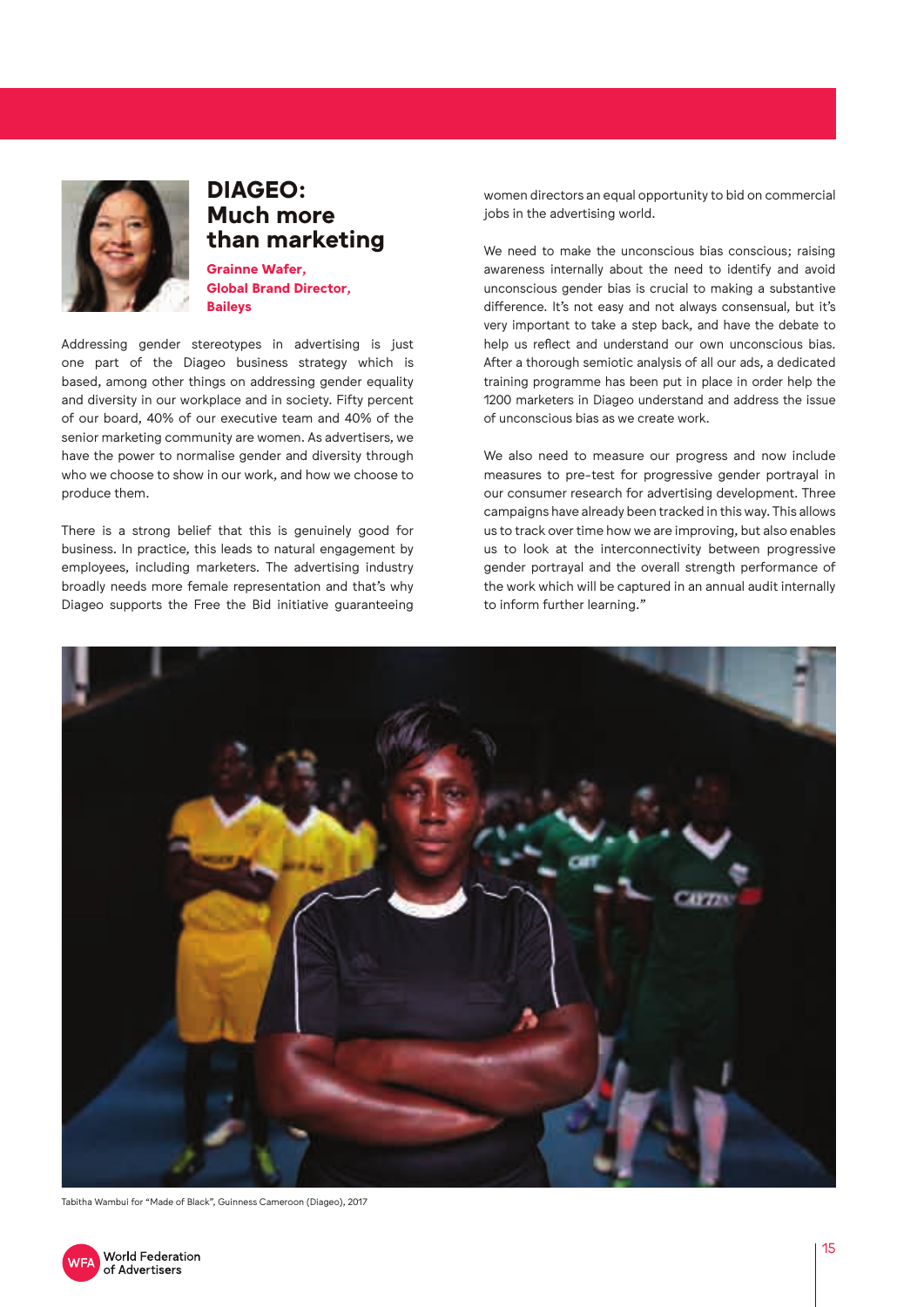### Contagious case studies In collaboration with Contagious I/O

### **BRAND FEMINISM / We've broken down two ways in which brands are tackling feminism in their advertising: by empowering women and girls with positive messages and demonstrating gender inequality in society.**

### **Empowering women and girls /**

A range of brands are encouraging girls and women to develop a positive self-image through their communications. These brands encourage girls and women to take a pride in themselves and not let societal pressure stand in the way of personal progress. Examples include: Dove (Real Beauty), Under Armour (I Will What I Want), Sport England (This Girl Can), Verizon (Inspire Her Mind).

### **Kenzo / My Mutant Brain**

**Luxury brand creates a cinematic short film to promote its latest fragrance, sets new standard for beauty advertising**

Fashion company Kenzo created an arresting campaign to promote its new fragrance Kenzo World. My Mutant Brain sees the Kenzo girl (played by model, actress and ballerina Margaret Qualley) escaping from a boring black-tie event and breaking into a crazy dance around the venue.

**RESULTS /** The campaign gained more than 10 million views, reaching a viral status.

**INSIGHT /** Ads for fragrances tend to follow a tested but tired narrative: a woman (or man) wearing the perfume in an extremely glamorous situation. The luxury lifestyle is backed up by classical music and the ad finishes with a voice whispering the product's name softly. So much so that Saturday Night Live has a history of parodying them.

Kenzo's first perfume ad is the antidote to these stereotypes and shows that representing women as fearless, fun and brave resonates with its audience (and their wallets). 'When we think about perfume campaigns, we think about a pretty girl with a bottle,' the film's star – Qualley – said in a statement. 'This clip is exactly the opposite. It's very multifaceted and different; it takes the spectator by surprise.'



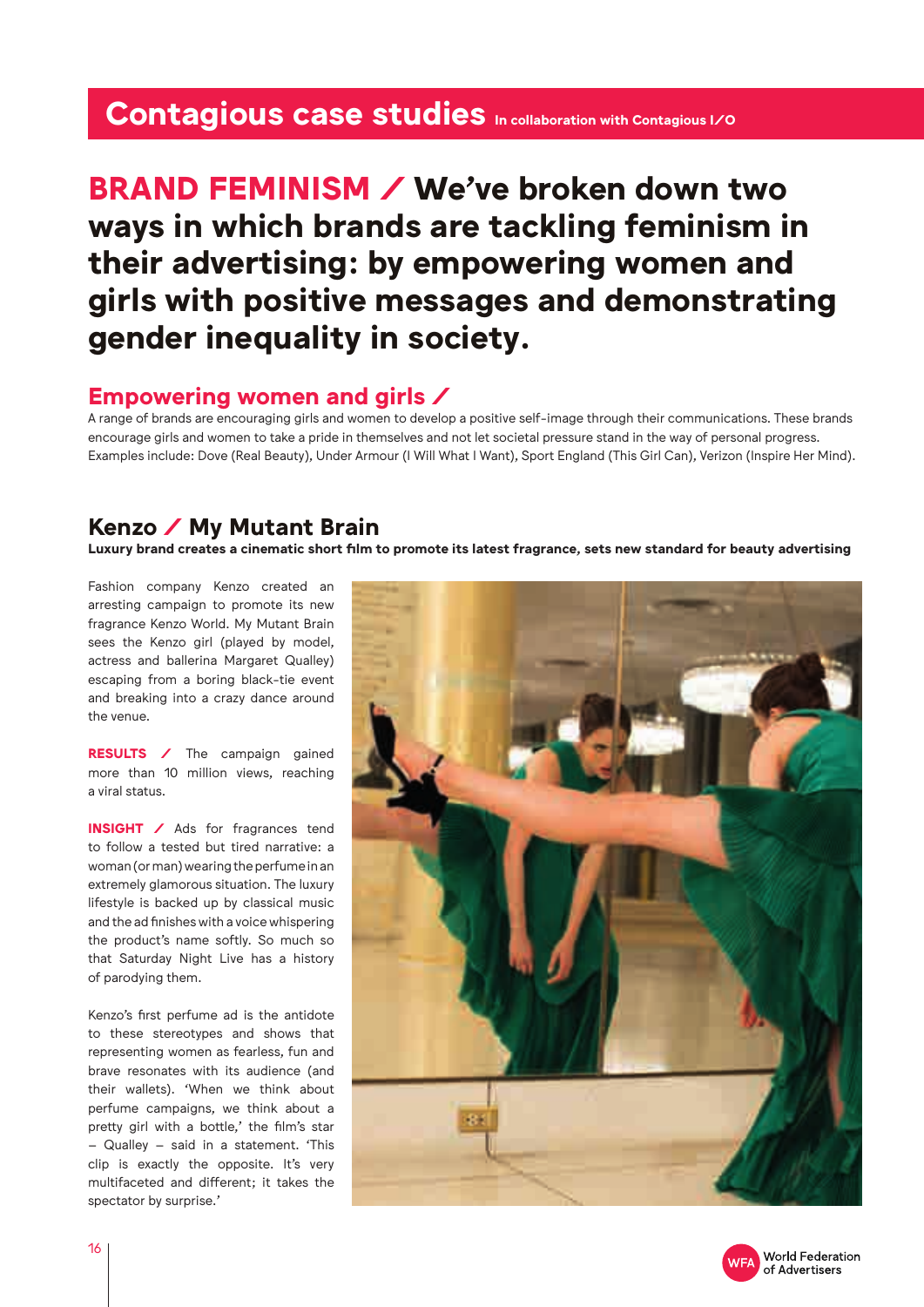### **REI / The Level Playing Field**

**Outdoor retailer seeks to advance gender equality with series of long-term pledges**

In 2017, US co-operative REI encouraged its members to make the great outdoors 'the world's largest level playing field' by committing to programmes championing gender equality. Initiatives ranged from creating new apparel to supporting non-profits that create opportunities for women outdoors.

The Force of Nature campaign put women at the centre of all of REI's storytelling efforts for the rest of the year. This included all marketing, social and media partnerships, and activity. It committed \$1m to support organisations that provide opportunities for women in the great outdoors and invested in companies that are creating worldclass outdoor gear for women. Finally it launched more than 1,000 events to get women active.

**RESULTS /** According to REI, the campaign attracted more than 341 million media impressions, and 45 million social media impressions.



**INSIGHT /** There are two specific elements that make this initiative so compelling: long-termism and transparency. By investing time, money and resources into championing this cause, REI can gain momentum as the campaign matures, rather than have to find another cause to get behind. Coupled with this is the level of transparency that REI displays throughout the campaign. The company proudly states that it has been championing women's rights for eight decades, that women hold 40% of all senior leadership roles in the company and one third of the board of directors are women. This reinforces the idea that the way REI is run backs up the messaging.

### **Barbie / Blonde Ambition**

#### **How Mattel set out to demonstrate the doll's relevance by embracing female empowerment and diversity**



After 57 years and over 1 billion units sold, the world's most iconic doll was in dire need of a makeover. Mattel felt Barbie was losing her appeal among a new generation of parents and therefore decided it was time to move past the luxurious but vapid lifestyle the 11.5-inch doll had been living for years.

This is when Mattel decided to expand the Barbie Fashionistas line in 2015 and 2016, by making it easier for girls to find a doll that looked just like them and, crucially, made Barbie inclusive and relevant in a 21st-century, multicultural world. The 33 new models of the 2016 line came with 30 possible hair colours, 24 hair styles, 22 eye colours, 14 face sculpts and seven skin tones. But most striking of all, girls have the option of playing with a Barbie with a little more meat on her. After years of being criticised for promoting an unhealthy body image, the doll finally has a fuller figure. Now, Barbie is available in a 'curvy', as well as a 'tall', 'petite' and 'original' body type.

Barbie is not only making its toys more inclusive, it is also becoming more inclusive in the targeting of its audience: after featuring a boy in an online video for a collectible Moschino Barbie in 2015, in 2017 it started reaching out to dads too.

**INSIGHT /** The combination of an empowering marketing message, backed by products bringing this message to life, has helped Barbie have much more resonance as a brand.

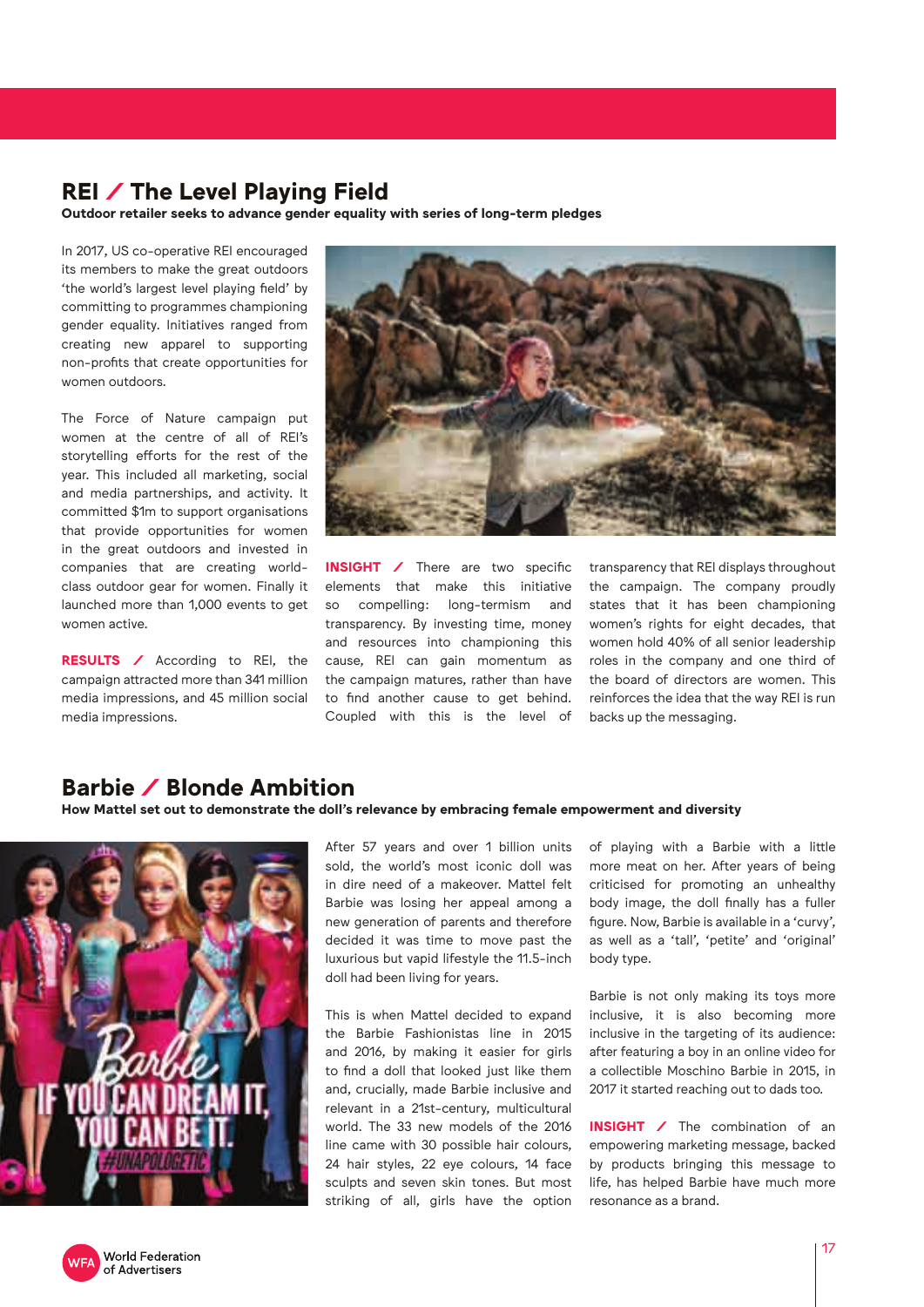### Contagious case studies In collaboration with Contagious I/O

### **Demonstrating gender inequality in society /**

A few brands have taken it upon themselves to point out some uncomfortable truths with a view to prompting behavioural change. Examples include UN Women (Autocomplete Truth), Always (Like A Girl), Pantene (Labels Against Women).

### **SK-II / Marriage market takeover**

**Cosmetics brand creates online film to empower and celebrate single women in China**

Many women in China face enormous pressure to marry young. In fact, if they are not married by the age of 27, they are labelled 'leftover women' (Sheng Nu). In a bid to see their offspring coupledoff, many families advertise their single daughters and sons in outdoor marriage markets.

Skin care brand SK-II has decided to stand up for leftover women with a campaign called Marriage Market Takeover, which included an online film showing the

pressure that the single women face from their families. To help get this message across to their parents, it also orchestrated a take-over of the famous marriage market in Shanghai's People's Park. Instead of notices attracting potential suitors, the brand exhibited photographs of the single women accompanied with messages such as, 'Even if I'm alone, I will be happy, confident and have a good life,' and 'I want to take time to find the right person.' The film then depicts the parents' emotional reactions to these posters.

**INSIGHT /** Even though the subjects of the film are Chinese, they are dealing with pressures that women across the world can identify with, which is why this content has the potential to appeal beyond China's borders. In just one week the online video was viewed more than 1.7 million times on YouTube, even though the platform is unavailable in China. As a Japanese brand, available across the world, SK-II has a vested interest in creating content that makes it stand out globally.



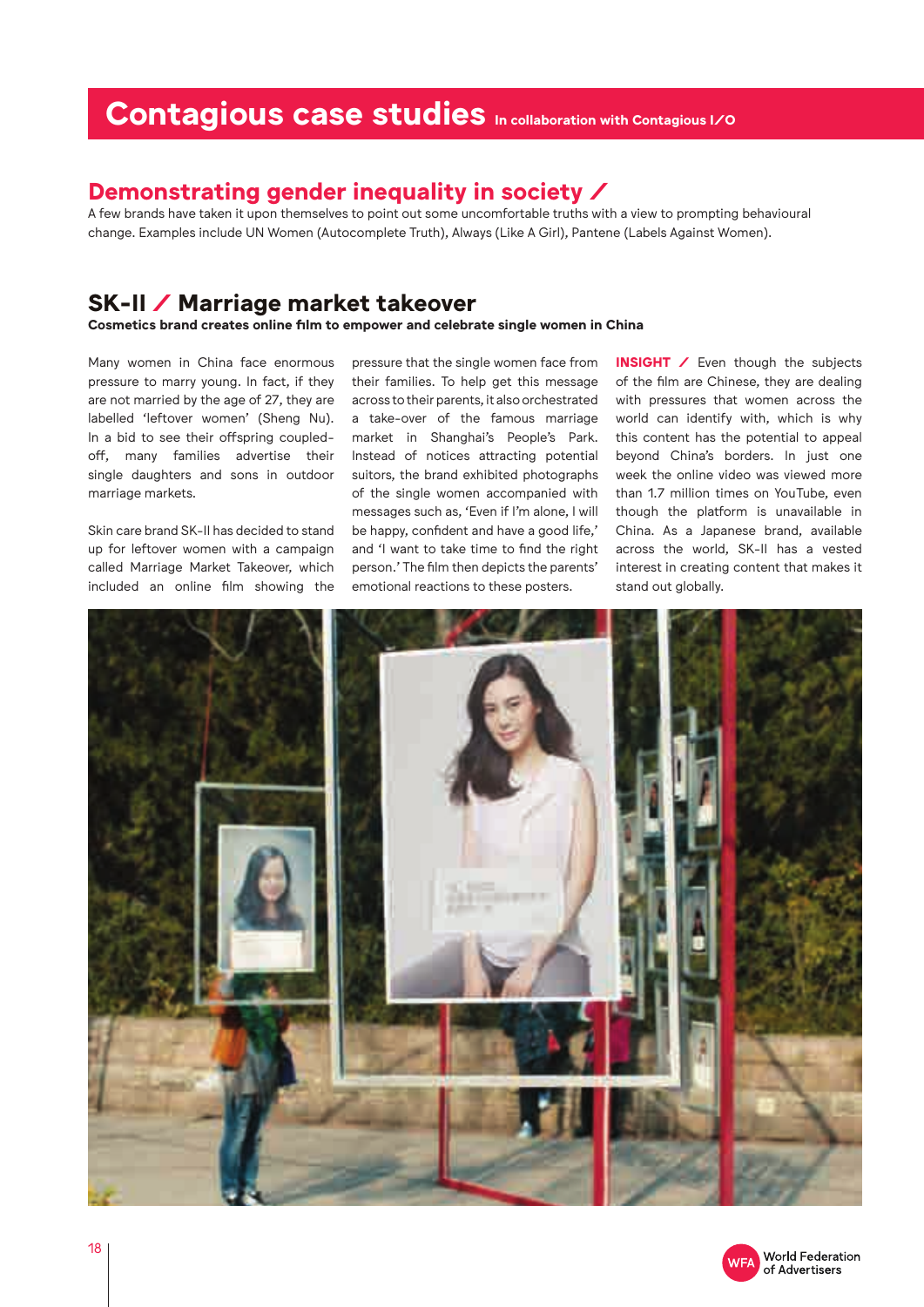### **Godiva / One for me, none for you**

**Confectionery brand calls for an end to the Japanese custom of giving 'obligation chocolates' to colleagues on Valentine's Day**



On Valentine's Day in Japan women are expected to give gifts not only to their boyfriends or husbands, but also to their co-workers. The treats gifted to colleagues are called giri choco, which means 'obligation chocolate'. The tradition is a way of saying thank you and maintaining good work relationships.

To address the issue, in 2018 Belgian chocolate brand Godiva ran a full-page print ad asking executives to excuse their female staff from buying giri choco. The copy states that chocolates should be bought for loved ones and gifted to express love and affection, not to maintain good office manners.

**INSIGHT** / For a chocolate brand to urge people not to buy chocolate, especially at a time when sales increase significantly, is a bold move. However, the Godiva ad is likely to be much more memorable than a standard Valentine's Day campaign. A number of national and international media picked up the story.

### **Semcon / Re-search**

**Browser extension combats gender stereotypes in online search results**

Semcon, a product development company, developed a browser extension to help prevent gender bias in image search results. Re-Search kicks in when a user performs an image search for certain professions, performing a parallel search for images that feature people of the sex less well represented in that profession and displaying the results in parallel windows.

**RESULTS /** The extension was downloaded 1,500 times and that 300 suggestions for new professions to be added had been submitted. In the first two weeks of the campaign, traffic to Semcon's website increased 400%. The company also says that employee engagement reached an all-time high in the wake of the campaign.

**INSIGHT /** Semcon's browser takes inspiration from the quote, attributed to children's rights campaigner Marian Wright Edelman, that 'you can't be what you can't see'. If image searches don't show a diverse range of people performing jobs, then the imbalance within these professions is unlikely to change.

Semcon's angle is that it needs more women in the male-dominated field of engineering because a more diverse workforce would improve its output. And by generating news stories about Re-Search, Semcon can push this message to any women in engineering looking for a job, and let them know that they would be valued at the company.



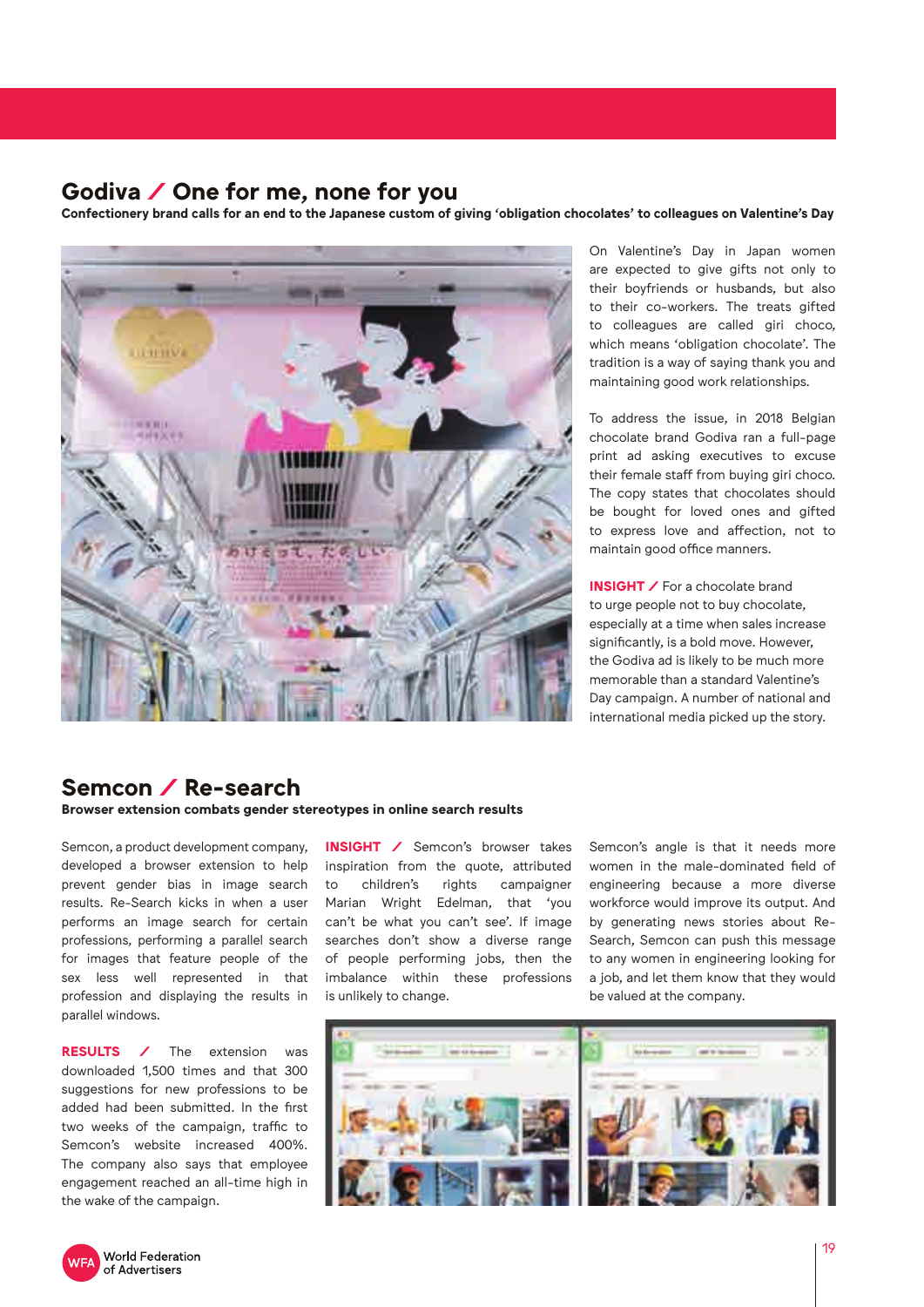### Contagious case studies In collaboration with Contagious I/O

### **MODERN MASCULINITY / As 'toxic masculinity' is increasingly challenged and discussed in culture at large, the scrutiny that is more commonly being applied to women in ads is finally fixing its gaze on the depiction of men.**

### **Celebrating more diverse masculine identities /**

Brands are taking down such male stereotypes by celebrating more diverse masculine identities and championing behaviours that traditionally lie outside the 'man box'.

### **Lululemon / Modern menswear**

**Canadian yoga apparel brand reaches out to men with stereotype-busting ad campaign**

Lululemon's first campaign for a male audience told stories of men who defy gender stereotypes. It comprised five online films about men that don't conform to traditional male stereotypes: John Joseph, lead singer of the Cro-Mags and a vegan chef; Ibn Ali Miller, who has used his internet fame to spread messages of nonviolence; Ojay Morgan, a hip-hop artist who is influenced by LGBT African American ball culture; Mark Healey, a surfer and advocate

for the environment; and Orlando Cruz, the first openly gay professional boxer.

The films were 'about celebrating the growing community of men living life as their true selves and representing their own definitions of masculinity and strength.' They did not promote specific products but the campaign coincides with Lululemon releasing an expanded range of its ABC (anti ball-crushing) trousers.

**INSIGHT /** Changes in attitudes to masculinity are compelling advertisers to rethink how they portray men, just as feminism is transforming gender dynamics in marketing. Lululemon is a natural fit for a campaign dissembling traditional gender roles, since men who cling rigidly to historical genderroles may be reluctant to buy clothes from a brand known for making women's yoga wear.



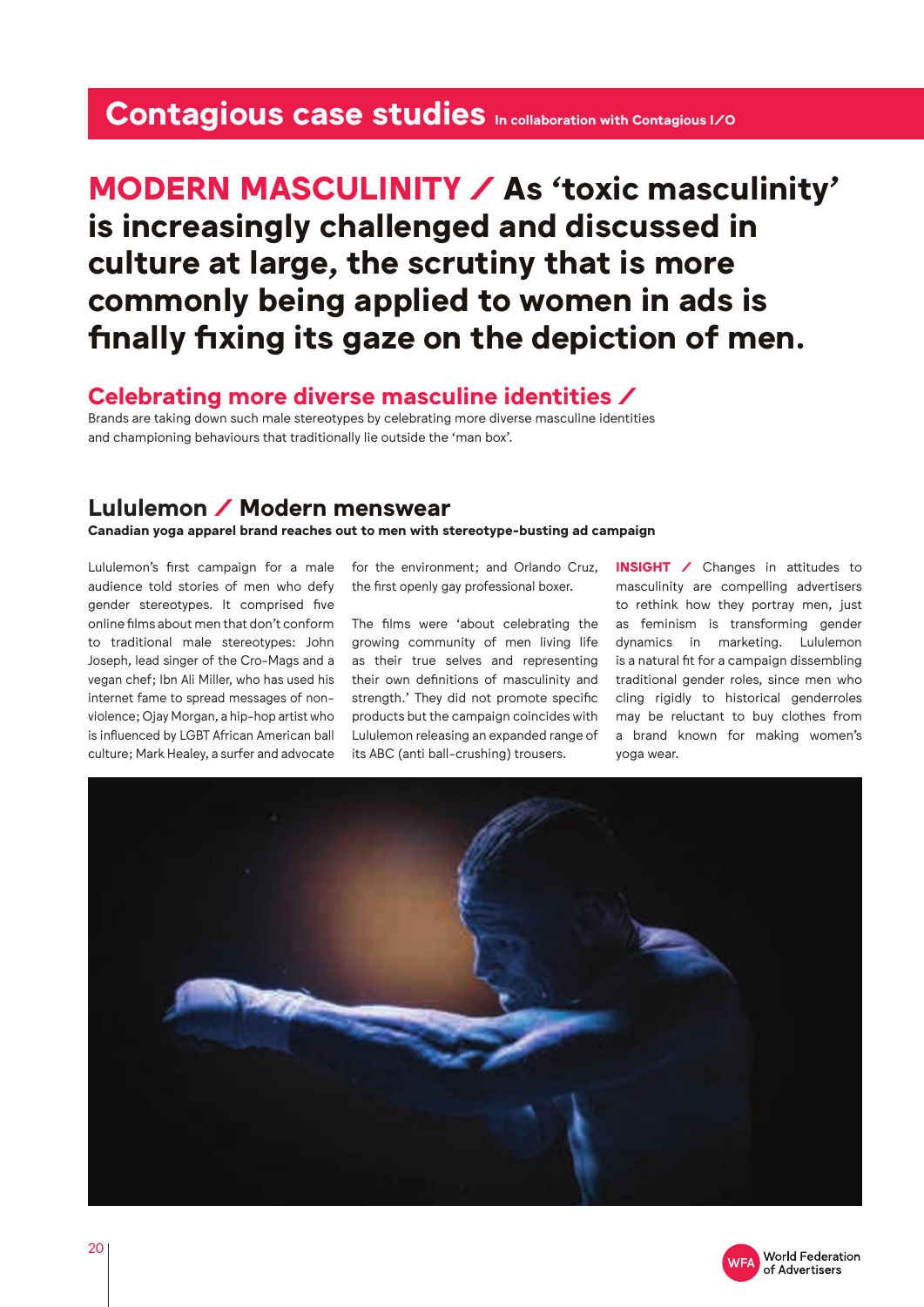### **Championing behaviors that traditionally lie outside the 'man box' /**

As well as supporting the idea that men can choose their own identities, brands are also championing behaviours that are not traditionally 'masculine'. These range from behaviours that go against 'lad culture', such as showing emotions, to those that involve talking on traditional women's roles in the home. Examples include Topman, Sleek, Hims, Dove, Pantene, Ariel.

### **Ariel / Dads #sharetheload**

**How a detergent brand increased sales in India by 76% by encouraging progressive gender roles** 



In 2016, Ariel launched an emotional online film in India challenging the fact that women do more housework. Dads #ShareTheLoad followed on from the P&G laundry detergent brand's 2015 #ShareTheLoad campaign, which flagged up that despite most Indian women now working, they still bear the brunt of household chores, including laundry.

In the 2016 film, we see a mother racing

around her home answering calls, dressing her children and tidying up while her husband sits on the sofa. Her father is watching her and appears to notice the inequality of the situation for the first time. He writes his daughter a letter of apology, saying, 'I never helped your mum either and what you saw you learnt… Sorry on behalf of every dad who set the wrong example.' He then vows to start helping his own wife with the chores.

**INSIGHT** / The detergent category is full of brands pledging that they will get your whites brighter than the next leading brand. Ariel has shunned those old category norms and opened up a conversational platform around gender equality in the home. This potentially gives it much more to talk about on an ongoing basis.

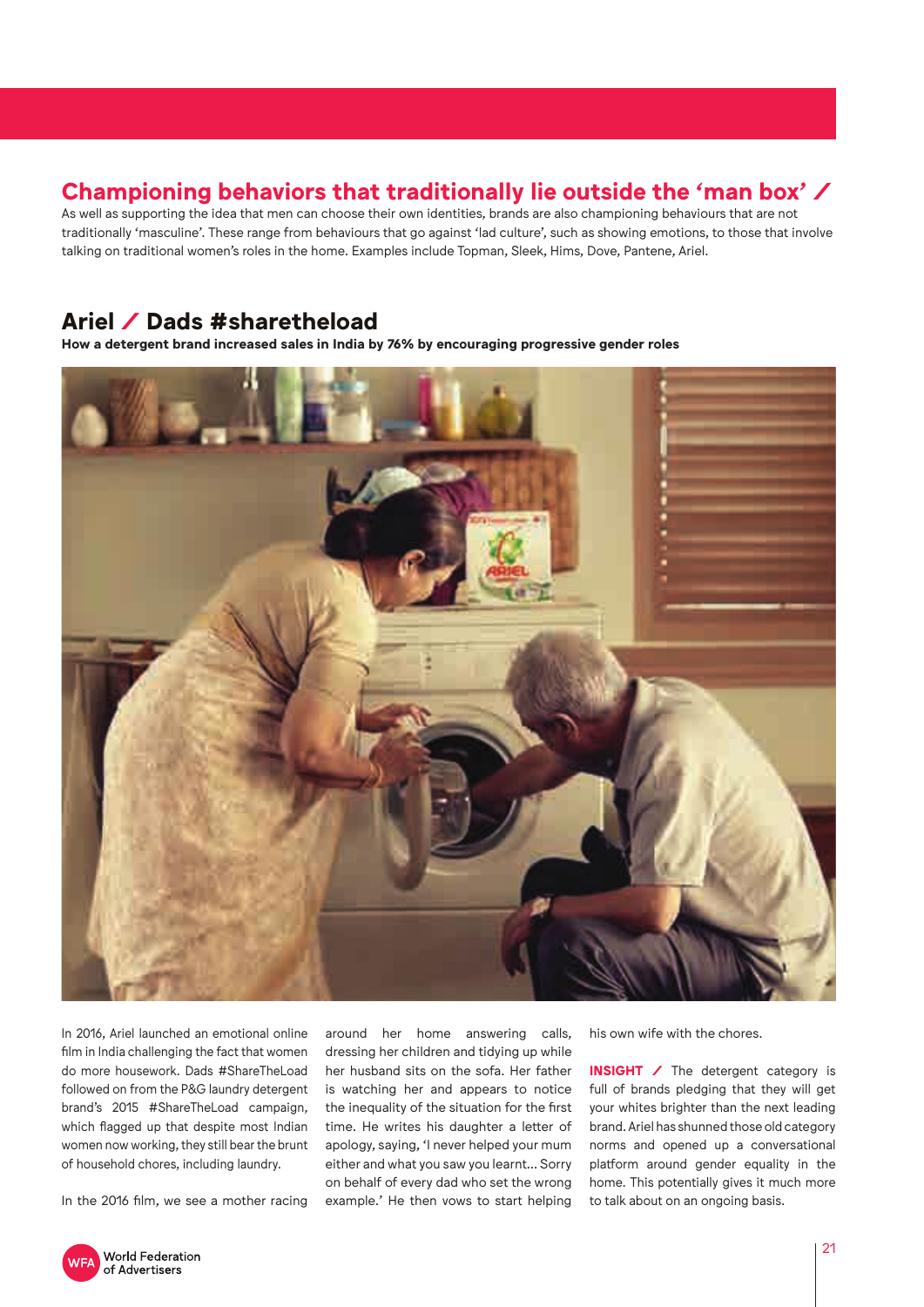### **Axe / Scent of a man**

**How Axe reinvented itself in order to appeal to the modern man**

The so-called Axe Effect marketing strategy, devised by agency BBH in the mid-90s, propelled the Unilever personal care brand to become the number one men's fragrance in the world but by 2009 growth and equity were falling.

A key insight was that advances in female empowerment had significantly altered the 'mating game'. 'It used to be about conquest,' said Rik Strubel, global VP for Axe. 'Now it's about connection. We understood that something was out of touch that we needed to address.'

Recognising that its messaging was out of step with how real men were feeling, Axe radically overhauled its communications and Find Your Magic was born. The message was no longer 'it's in the can' but rather 'it's in you'.

Axe introduced its new positioning as a 60-second film in January 2016 and then followed up by airing a 30-second version in the most testosterone-infused context imaginable: the 2016 Super Bowl. Amid commercials for beer and razors, Axe unleashed a rallying cry for guys to find their own personal unique selling proposition.

**RESULTS /** According to the brand, the campaign has improved sales, moved purchase consideration by 25% and increased overall positive sentiment from around 15% to 41%. The film has been viewed more than 39 million times online and the campaign has garnered more than 4 billion media impressions.



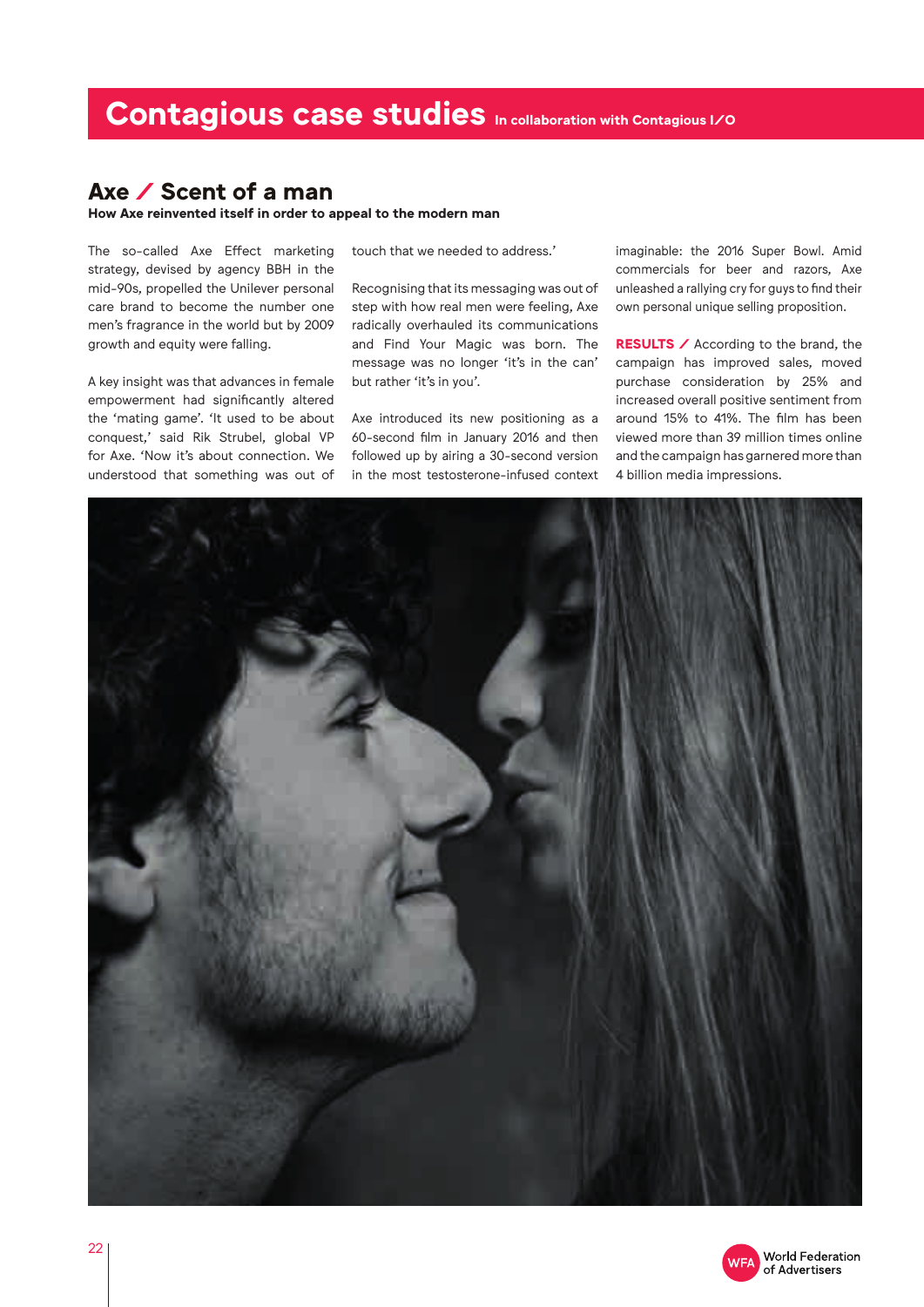### **BRANDS 'RISING FROM THE ASHES' / Many brands have been on the receiving end of public criticism and have had to reinvent their advertising from top to bottom in order to stay relevant.**

### **Moving away from a "sex sells" mindset /**

Some brands have been able to reinvent themselves in an authentic way and move away from the sexist advertising that they formerly embraced.

### **Skol / Reposter**

**Brazilian beer brand Skol enlisted six female artists to rewor its old sexist ads and create new marketing assets for the brand, showcasing women as strong and independent**

The project encourages the public to alert the brand if they see one of its old adverts. Once they do, the company swaps them for the new ones. People can find more information about the artists on the campaign's dedicated hub and even submit their own artwork and illustrations.

**RESULTS** / The agency reports that, so far, the campaign has resulted in 92% ROI. The campaign video has amassed 3.9 million views and generated 86% positive comments.

**INSIGHT** / While aligning your brand with feminism is a 'safe' purpose to adopt – it's not an issue that people would argue against – if this change in messaging doesn't appear to be

authentic, consumers will see this just as an easy marketing tactic.

So rather than change all of its marketing messages from sexist to feminist overnight and risk appearing disingenuous, the brand admits its sexist past in a sincere way. This positions it as a company that has realised its past mistakes and truly wants to change for the better.

Having female artists at the heart of the project shows Skol as a brand that gives freedom to the consumer group it has objectified in the past. What's more, by also getting customers involved to help clear its sexist past by reporting offensive ads, Skol is empowering the public to implement its new positioning.



#### **Contagious I/O**

**Contagious is for marketers seeking a competitive edge through creativity and innovation.**

**Contagious I/O, our creative and strategic intelligence platform interrogates the world's most exceptional marketing and disruptive trends, helping you achieve winning ideas. Fast.**



**To learn more or to book a free demo, call +44 (0) 203 206 9260 or email contact@contagious.com**